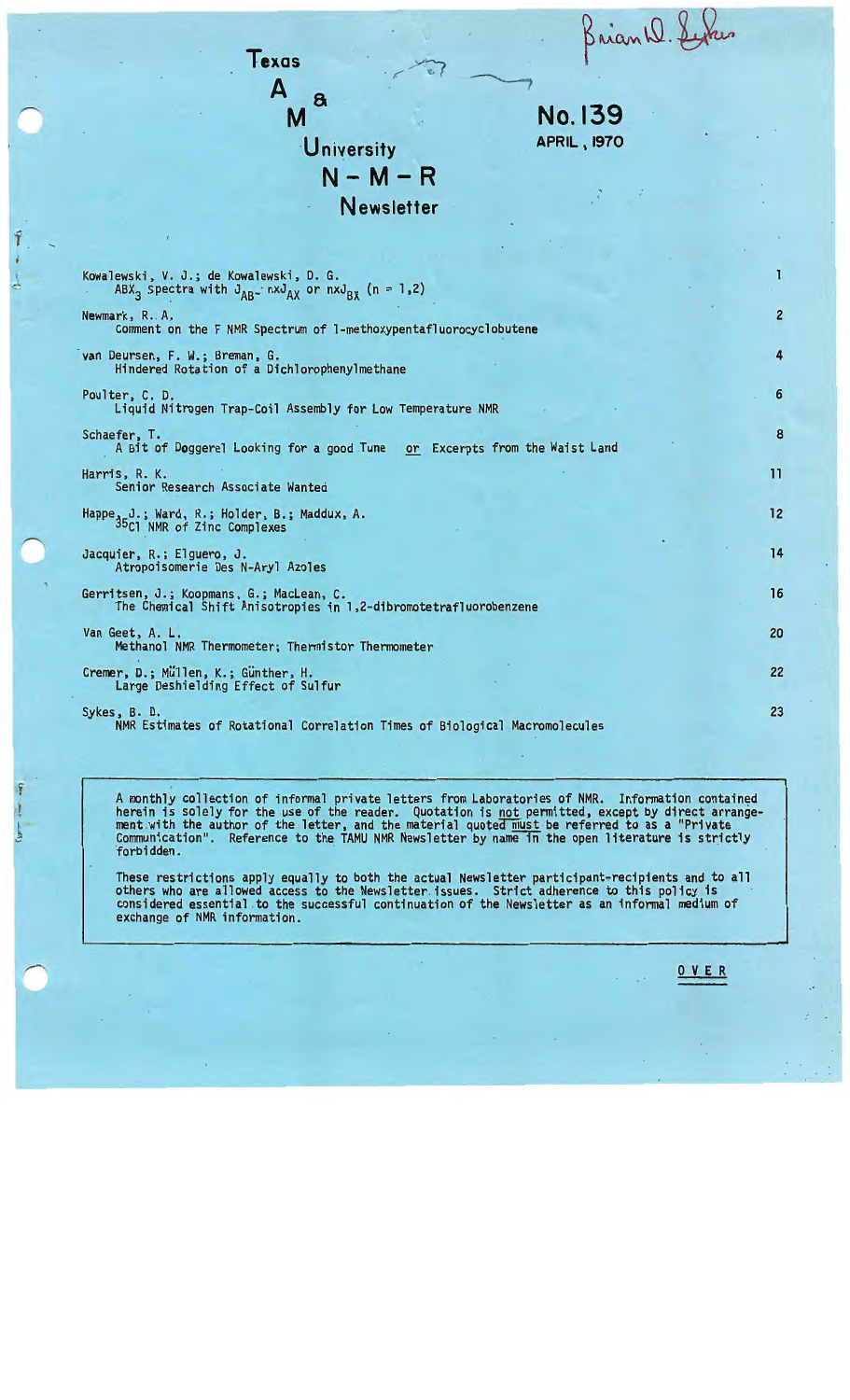| Denney, D. Z.<br>Phosphorus Chemical Shifts of Cyclic cis- trans-isomers. | 24 |
|---------------------------------------------------------------------------|----|
| Griffin, C. E.<br>Conformational Free Energies of Phosphate Substituents  | 27 |
| Cohen, J.<br>Computer-Assisted Analysis of 220 MHz PMR Data of Protein    | 28 |

1. 韩文 1. 朱元

 $\epsilon \approx t$ 

 $\label{eq:4} \mathcal{O}(\mathcal{O}_{\mathcal{O}_{\mathcal{O}_{\mathcal{O}}}}) = \mathcal{O}_{\mathcal{O}_{\mathcal{O}_{\mathcal{O}}}}$ 

Imidazole Resonances

 $m = m$ 

一些程

Deadline Dates: No. 140: 4 May 1970<br>No. 141: 1 June 1970

All Newsletter correspondence, etc., should be addressed to:

Bernard L. Shapiro Department of Chemistry<br>Texas A&M University College Station, Texas 77843 

**The Secret State**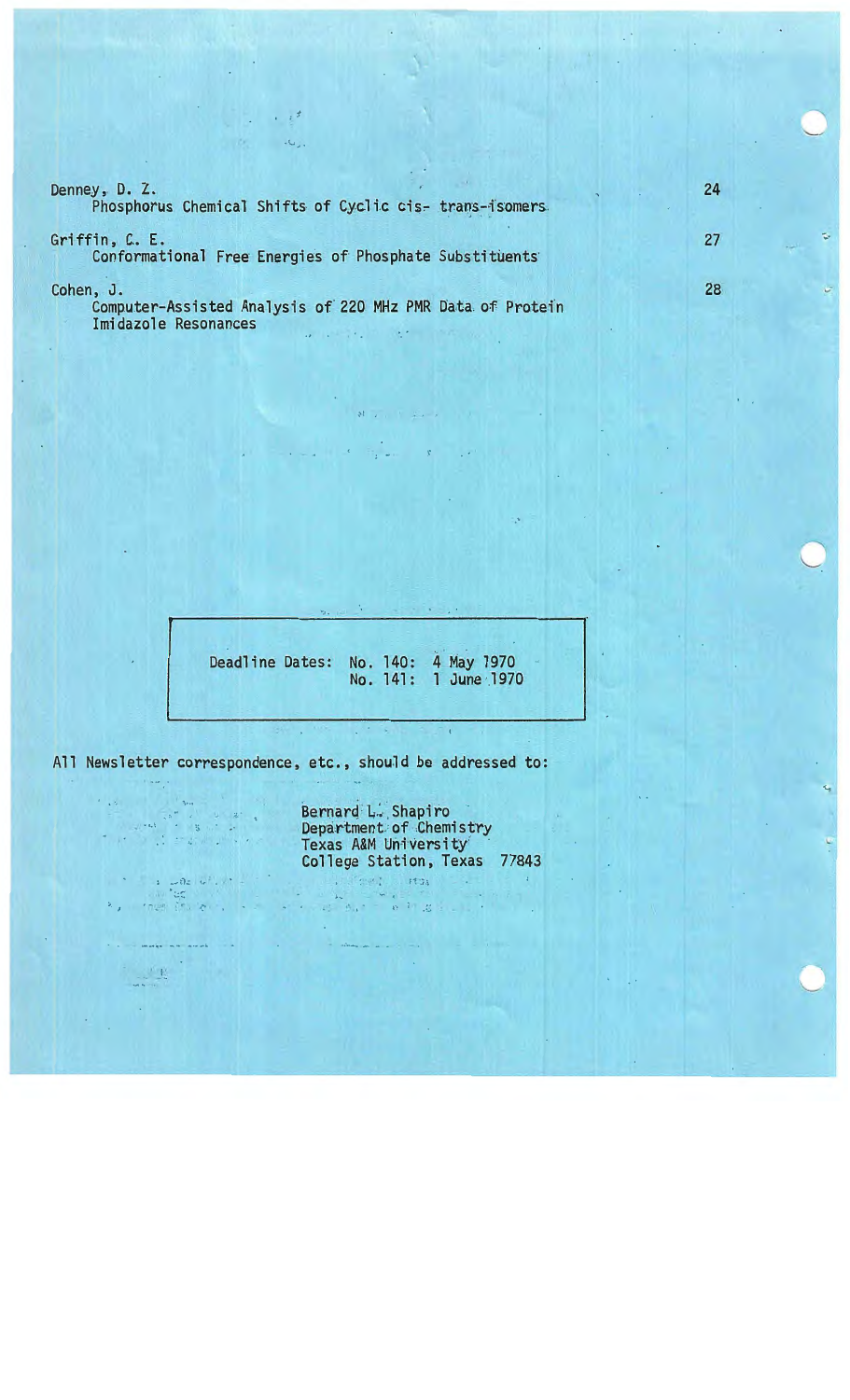Universidad de Buenos Aires Facultad de Ciencias Exactas y *Maturales* 

BUENOS AIRES, March 16, 1970.-

Physics Department

Professor Bernard L. Shapiro Department of Chemistry Texas A & M University College Station, Texas 77843 USA

 $ABX_3$  spectra with  $J_{AB}^{\dagger} \sim n \times J_{AX}^{\dagger}$  or  $nxJ_{BX}^{\dagger}$  (n = 1,2)

Dear Professor Shapiro:

We have finished a study of AFI, spectra in which the A and B group of lines show a superposition of several transitions, which do not allow the relative signs of the J's to be determined.

It was possible to determine the magnitudes and signs of the J's in a series of substances whose struc- $C = C \frac{CH}{v}$  :  $(Y = CH, COM, OCH, C<sub>E</sub>H<sub>5</sub>, Br, COOCH<sub>3</sub>)$ tures are: by using the selective decoupling and the Indor techniques.

Both methods indicate that, unlike what happens with compounds of the structure:  $\frac{11}{10}$  =  $c$ <sup>H</sup> there seems to be no relation between the J's and the electronegativity of Y.

Yours sincerely,

(Low/

Dra. Dora G. de Kowalewski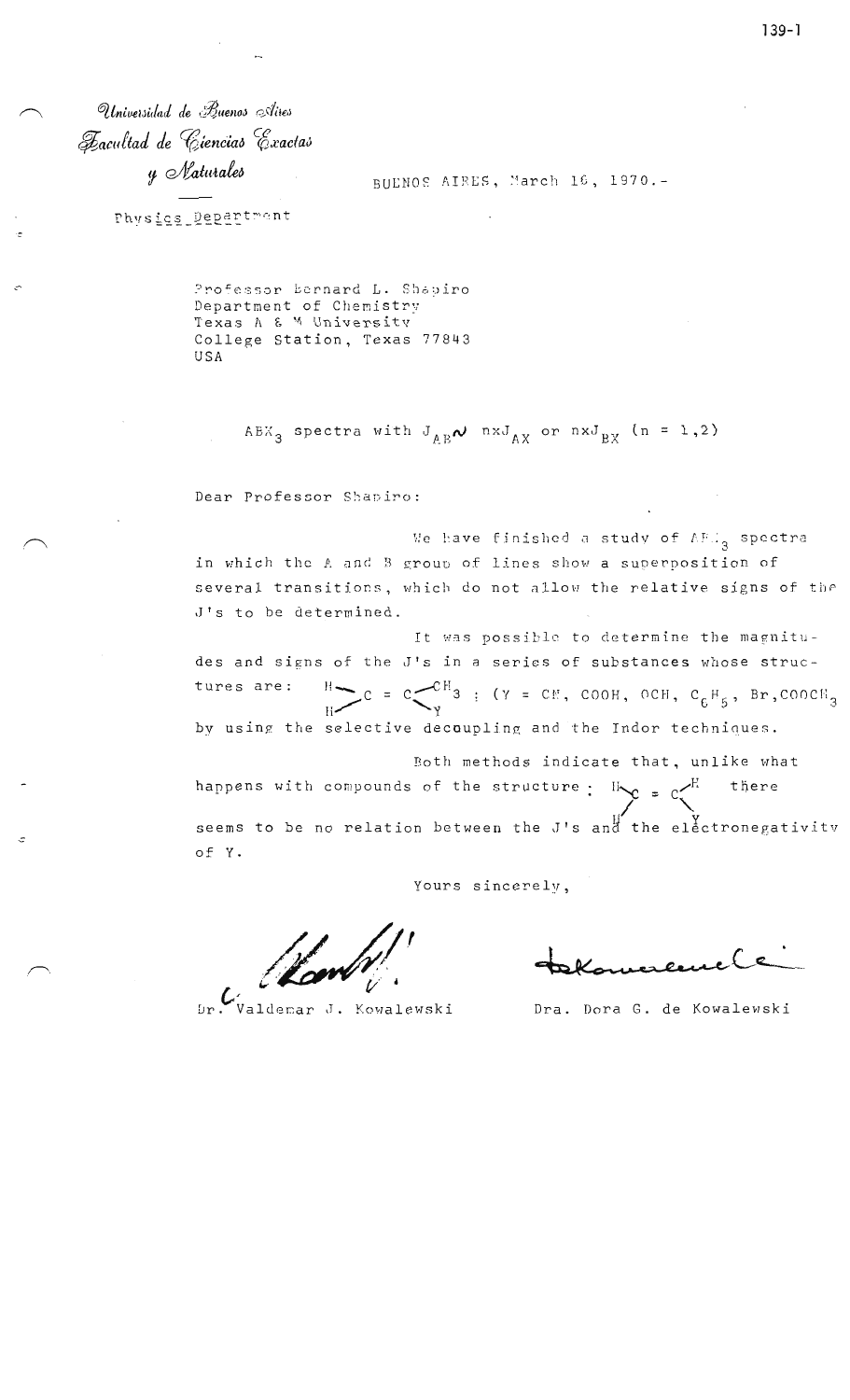## GENERAL OFFICES• 3M CENTER• ST. PAUL, MINNESOTA 55101 • TEL. 733-1110

#### **Central Research Laboratories**

**PLEASE . REPLY TO: 3 M COMPANY• C ENTRAL RESEAR ~ H LABO.RATORJES 3M CENTER• P.O. BOX 3 22 1 •ST.PAUL. MINN. 5510i** 

#### February 9, 1970

L

I.·

Title: Comment on the F **NMR** spectrum of 1-methoxypentafluorocyclobutene.

Prof. B. L. Shapiro Department of Chemistry Texas A & M University College Station, Texas 77843

Dear Barry:

In a recent issue Cavalli<sup>1</sup> reported the coupling constants in 1-methoxypentafluorocyclobutene. He suggested the vicinal and cross ring couplings to the vinylic fluorine are 20.0 and 7.9 Hz, respectively, based on assigning the upfield methylene fluorine resonance to the fluorines vicinal to the more electronegative vinylic substituent. I wish to suggest the opposite assignment of the difluoromethylene groups based on results in several similar 1-methoxy-2-halotetrafluorocyclobutenes.<sup>1</sup>,2,3 Long range coupling to the methoxy group is observed from the lowfield fluorines in the 2-fluoro, 2-chloro, and 2-bromo compounds. Since it is extremely unlikely that the stereochemistry of the long range coupling changes in these compounds, the lowfield rong range coupiling changes in these compounds, the lowfleid<br>resonances, must be assigned to the same fluorines in all four resonances, mase be assigned to the same fractines in afficial to the fluorines vicinal to the more electronegative substituent appears to be inapplicable to this series.

The relative chemical shifts of the methylene fluorines have been calculated using electric field theory<sup>4</sup> with B =  $30 \times 10^{-18}$  e.s.u.<sup>2</sup> The calculated values reproduce the observed trend in the chemical shifts for the chloro, bromo, and iodo isomers and suggest that the upfield difluoromethylene group is vicinal to the more electronegative oxygen in these compounds. Admittedly, this type of calculation is very qualitative because it shows that the assignment of the methylene fluorines in the pentafluoro isomer should be opposite to that in the other three compounds. Also, the calculated chemical shift difference between the difluoromethylene groups in 1-chloropentafluorocyclobutene is 3.5 ppm, whereas the observed difference is only  $0.6$  ppm.<sup>2</sup>

#### **m I N ,N E ,s a T A, m I N I N G A N ,n m A N u F A C T u R I N G C a m p A N y**

139-2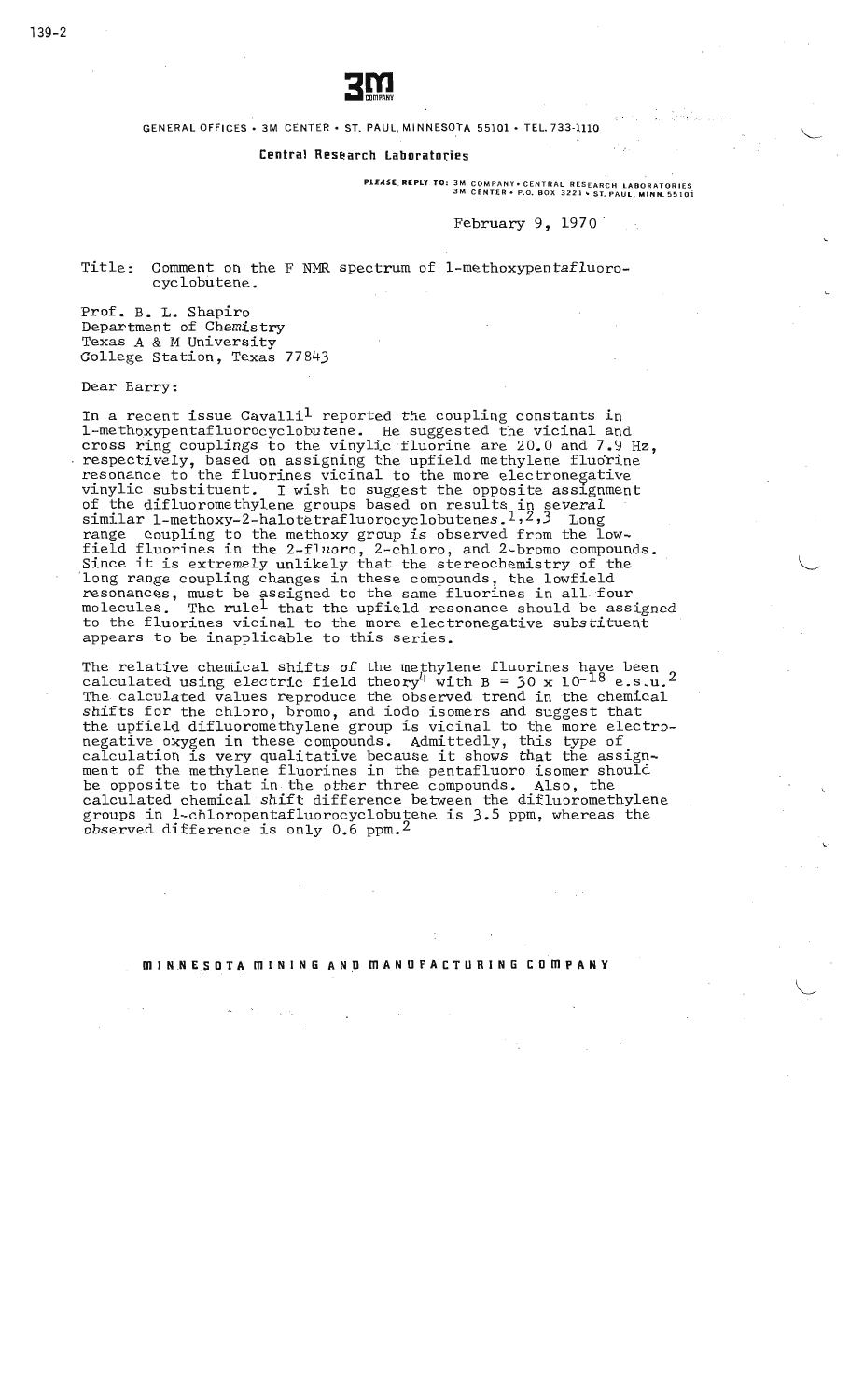In conclusion, the assignment of the fluorines in these cyclobutenes from chemical shift arguments remains very speculative. I favor the chemical shift assignment given in the table (which is opposite to Cavalli's assignment) primarily because this gives a vicingl<sup>3</sup>  $J_{FF}$  coupling, 7.9 Hz, which is more in line with the vicinal  $J_{FF}$ eft complings in 1,4,4-trifluorocyclobutene (3.8 Hz) and 1,4,4-trifluoro-<br>2-chlorocyclobutene (4.9 Hz).<sup>2</sup> 2-chlorocyclobutene (4.9 Hz).

Sincerely yours,

Richard a. newmark

Richard A. Newmark RAN: jz **Analytical Research & Services** Analytical Research & Services

"'

- 1. L. Cavalli, TAMUNMR Newsletter, 134-32
- 2. R. A. Newmark, G. R. Apai, and R. O. Michael, J. Magnetic Resonance, 1, 418 (1969); R. A. Newmark, unpublished results.<br>S. F. Campbell and E. F. Mooney, unpublished results quoted in
- 3. E. F. Mooney, Annual Review of NMR Spectroscopy,  $\underline{1}$ , 261 (Academic Press, 1968).
- 4. J. Feeney; L. H. Sutcliffe and S. M. Walker, Mol. Phys.,  $\underline{11}$ , 129, 137 (1966).



Table. Observed and calculated (see text) chemical shifts in l-methoxy-2-halotetrafluorocyclobutenes. The calculated values are given relative to the chemical shifts of the chloro compound.<br>The assignment of the observed chemical shifts is uncertain; the long range coupling to the methoxy is from the lowfield fluorine resonance.

| X  | observed<br>chem shifts<br>(ppm) |       | $J(F_A, OCH_3)$<br>(Hz) | calculated<br>chem shifts | (ppm) | reference |
|----|----------------------------------|-------|-------------------------|---------------------------|-------|-----------|
|    |                                  |       |                         |                           |       |           |
| F  | 117.1                            | 119.7 | 0.47                    | 121.4                     | 119.0 |           |
| C1 | 117.2                            | 118.5 | 0.51                    | 117.2                     | 118.5 | າ         |
| Br | 115.8                            | 118.1 | 0.46                    | 116.0                     | 118.3 |           |
|    | 113.7                            | 117.2 |                         | 114.5                     | 118.0 |           |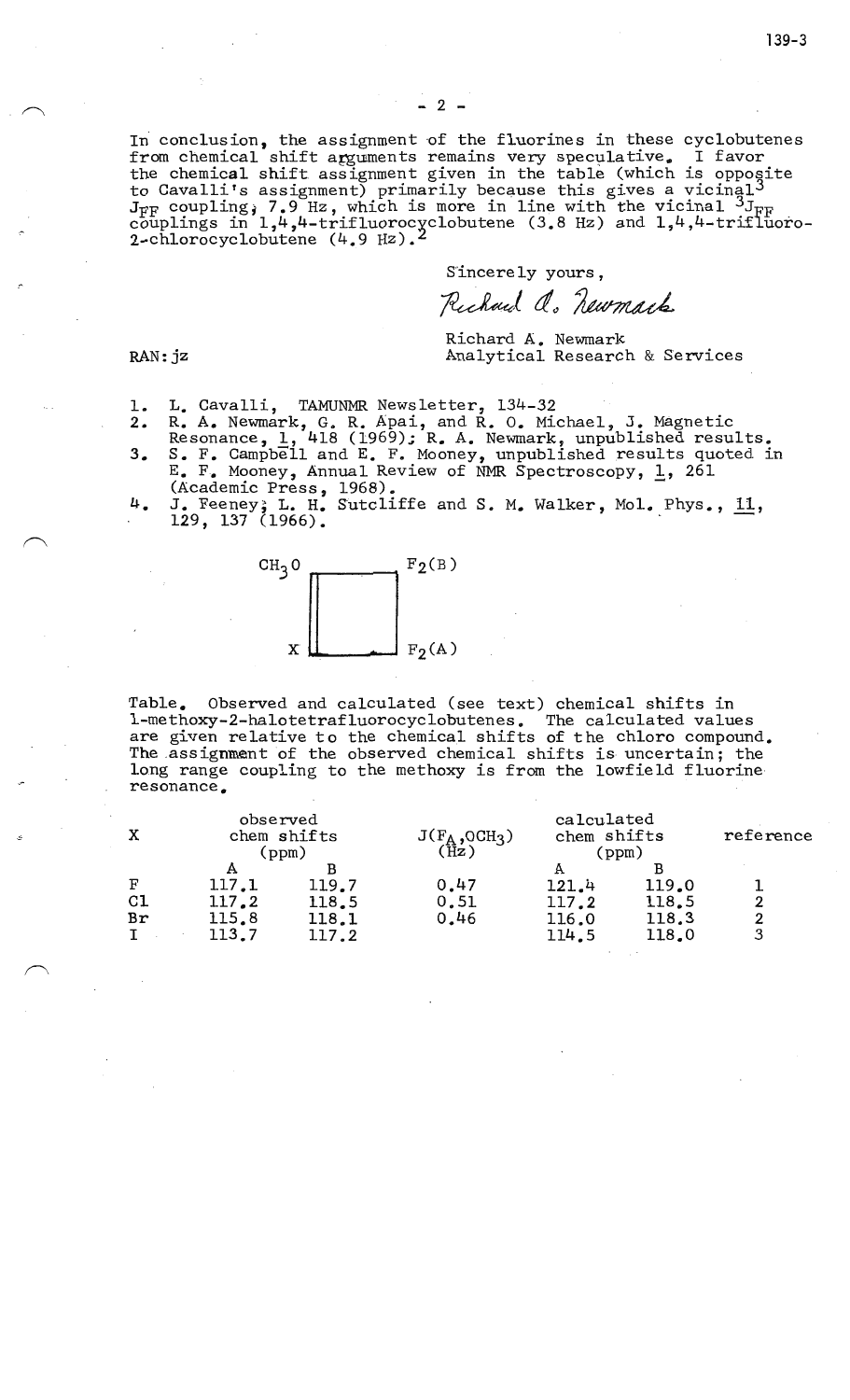## **N.V. PHILIPS-DUPHAR**

TELEPHONE: (02940) **21. 21**  TELEGRAMS: **VITAMINE** - **WEESP** 

**POSTBUS 2** W E E **S P NEDERLAND** 

Prof. B.L. Shapiro Department of Chemistry Texas A & **M** University College Station, Texas 77843 U.S.A.

Uw ref./Your ref. **DETERAL SERVICES** Onze ref./Our ref.

j

 $FvD/BZ/47$ 

AfdJDept. **Datum/Date** 

56630 March 9, 1970

Hindered rotation of a dichlorophenylmethane.

Dear Dr. Shapiro,

We would like to present an example of hindered rotation -due to steric interaction by chlorine atoms. At room temperature the NMR spectrum of  $3,5$ -bis (dichloromethyl)- $2,4,6-$ trichloronitrobenzene (Fig. 1) in CDC1<sub>3</sub> shows a broad hump  $(Fig. 2)$ , which sharpens to a singlet at higher temperatures. At the lower temperature limit  $(-30^{\circ}C)$ the spectrum consists of four singlets. Inspection of Newman projections (Fig. 3) reveals that each methylene chloride group in this molecule can have six orientations, of which the exchanges between 1a and 1b, respectivily between Ja and Jb, can expected to be fast, while the probability of 2a and 2b is low. Consequently each methylene chloride group would have two main orientations, 1ab and Jab, between which the exchange is slow. Combined with the other, equivalent methylene chloride group in the molecule this compound may exhibit three configurations, two symmetrical ones, giving rise to one singlet each, and an asymmetrical one, giving rise to two singlets. From the low temperature spectrum it appears that the abundance of each of the three configurations is appreciable and therefore the energy differences between them must be small.

Yours sincerely,  $C$  Brem

F.W. van Deursen G. Breman

N.V. PHILIPS-DUPHAR Research Laboratories, Dept. 30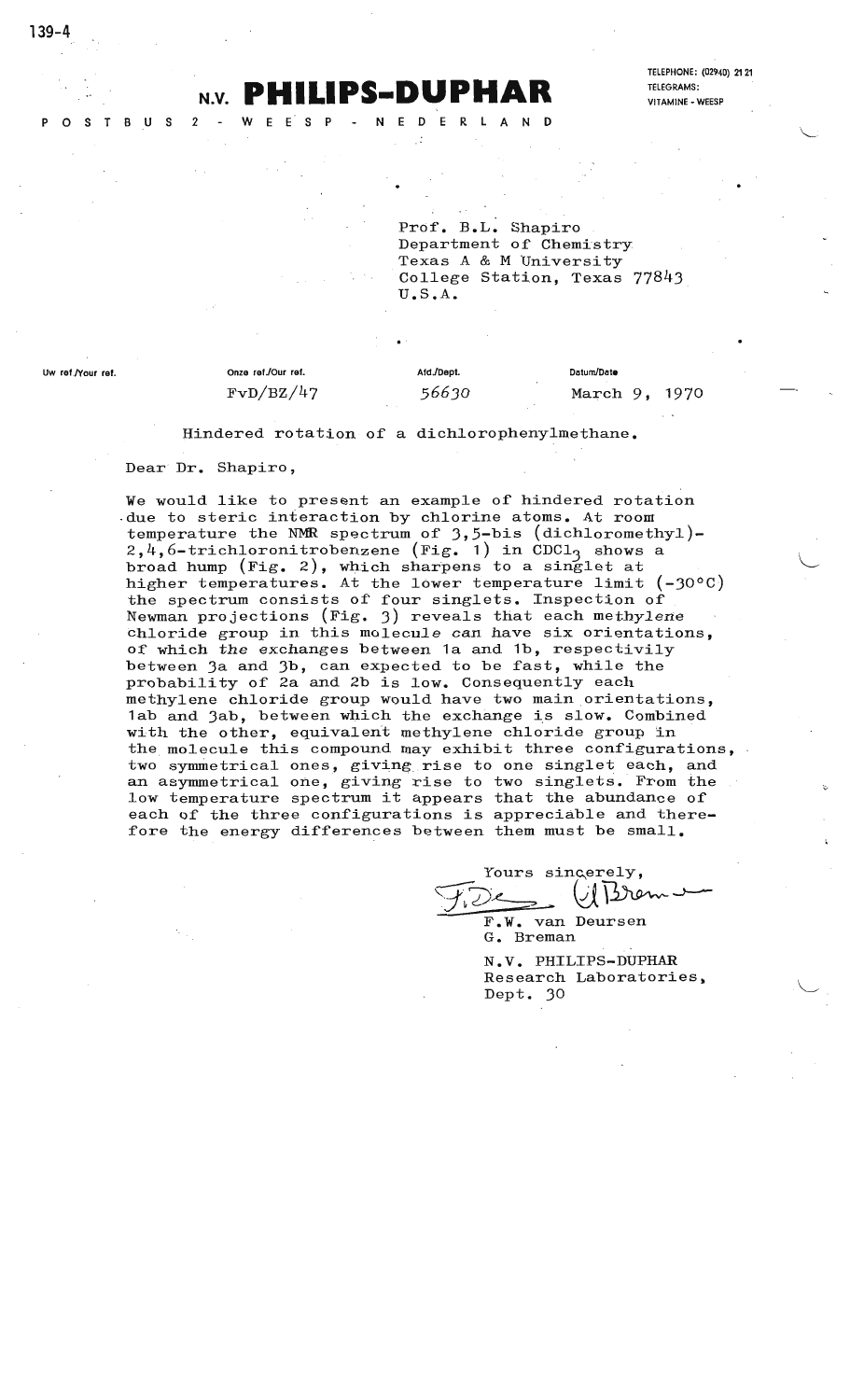

Figure 1.









Dat.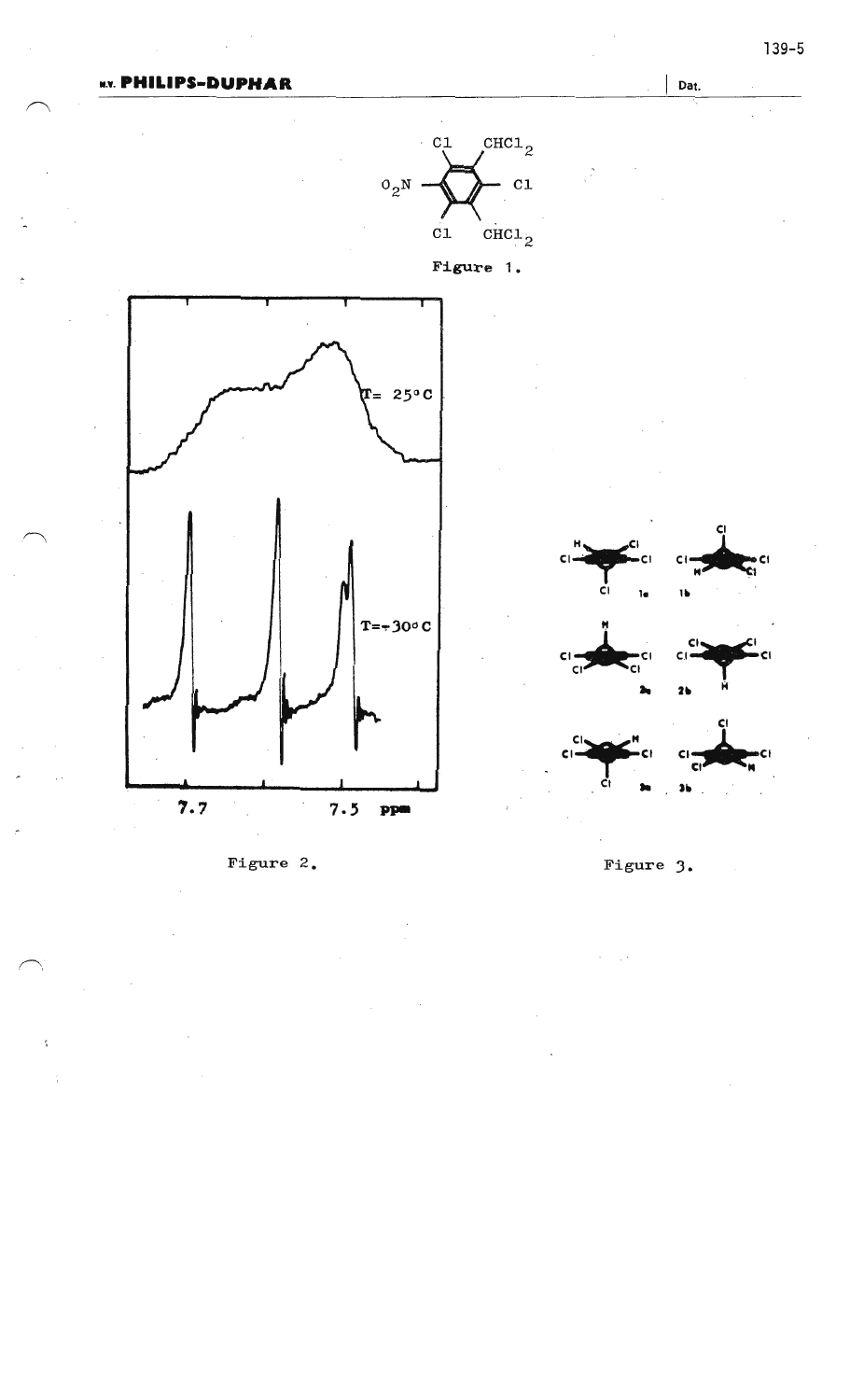## **THE UNIVERSITY OF UTAH**

**SALT LAKE CITY 84112** 

**DEPARTMENT OF CHEMISTRY CHl!JIISTRY BUJLDINO** 

March 11, 1970

Professor Bernard L. Shapiro Department of Chemistry Texas A & M University College Station, Texas 77843

Dear Dr. Shapiro:

Liquid Nitrogen Trap~Coil Assembly for Low Temperature NMR

The cooling coils provided with current varible temperature probes are generally too efficient. Nitrogen often condenses inside the coils, and plugs of liquid nitrogen are carried into the probe. The obvious result is poor temperature regulation.

We have solved the problem of condensation while still maintaining efficient cooling by using the trap-coil assembly shown in the accompany- . ing diagram. The apparatus consists of two sets of coils and a trapping chamber. The nitrogen flow is routed through a set of coils inside the chamber, to the outer coils, which are surrounded by liquid nitrogen. Any liquefication which occurs in the outer coils is trapped when the . cold nitrogen stream empties into the chamber. The chilled gas exits from the top of the trap. The trap can be used for extended periods of continuous operation because the warm inner coils evaporate any condensate which collects in the bottom of the chamber.

. Our traps were constructed by the department glassblower out of . common Pyrex stock items. Except for periodic reannealing, they have provided trouble free cooling for low temperature work.

Please count this contribution toward Dr. Grant's subscription.

Very truly yours,

 $\left(\begin{array}{c} 1 \ 0 \end{array}\right)$  $\mathcal{R}$ Poultr

L

 $\setminus$ 

C. Dale Poulter Assistant. Professor

CDP:bjh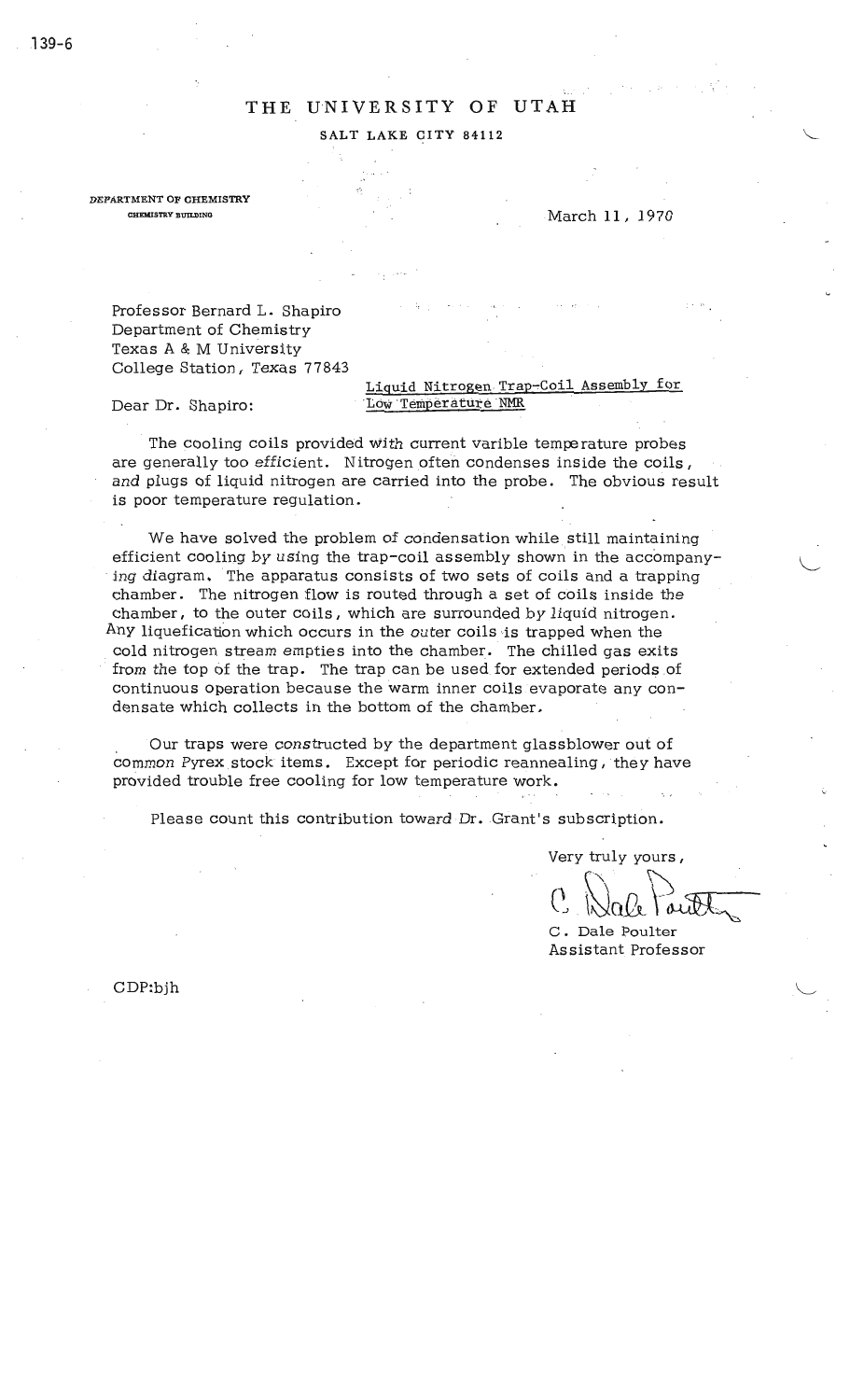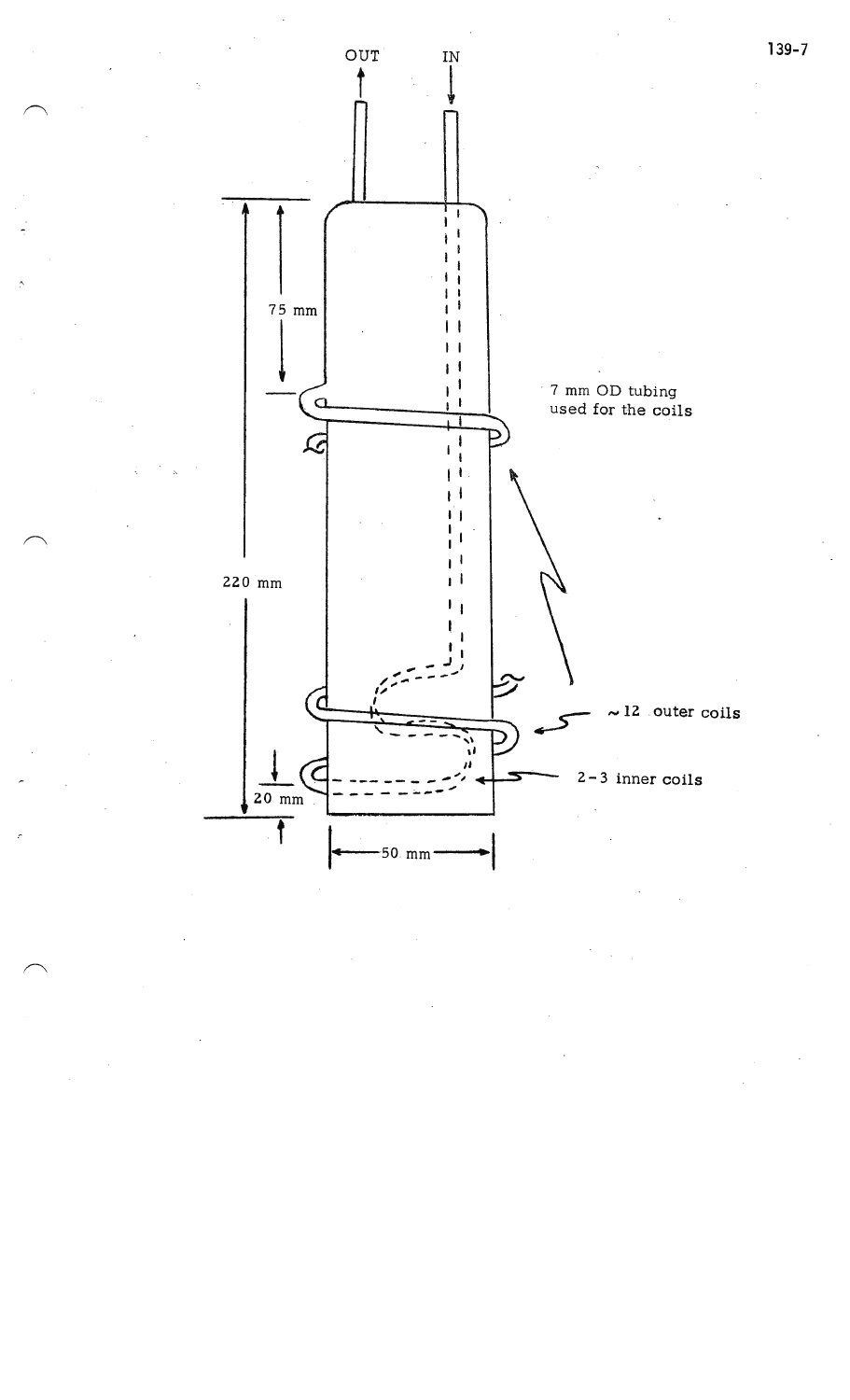

THE UNIVERSITY OF MANITOBA

**DE THENT OF CHEMISTI** 

WINNIPEG, CANADA

L

March l2, 1970

<sup>~</sup>·.

Dr.*B*.Shapiro Chemistry Department Texas A & M University College Station, Texas 77843

· Dear Barry ,

Short title: A bit of doggerel looking for a good tune.<br> $or$  Excerpts from the waist land.

You bother me with letters blue,  $^{1)}$ Imply that I will come to rue My tardiness in writing you About our doings fine and new.

You try to wake my cogitation! Remembering that  $T_1$  relaxation Depends on robust stimulation Of Schaefer, sunk in dissipation?

Before your final letter red Comes to say that you are fed<br>Up with such a slug-a-bed, Here is my missive to be read:

We did offer methyl nitrate<br>To other molecules as bait To other molecules as bait<br>To see if we could separate<br>Effects of friction <sup>2</sup>) on the fate Of azote's  $3)$  level-jumping rate From other causes  $4$ ) known to date.

Our line-shape fits<sup>5)</sup> are going well,<br>But 'tis too early sure to tell If Binsch's way of fitting many Is better than Anet's uncanny Peaking of the Gaussian bell.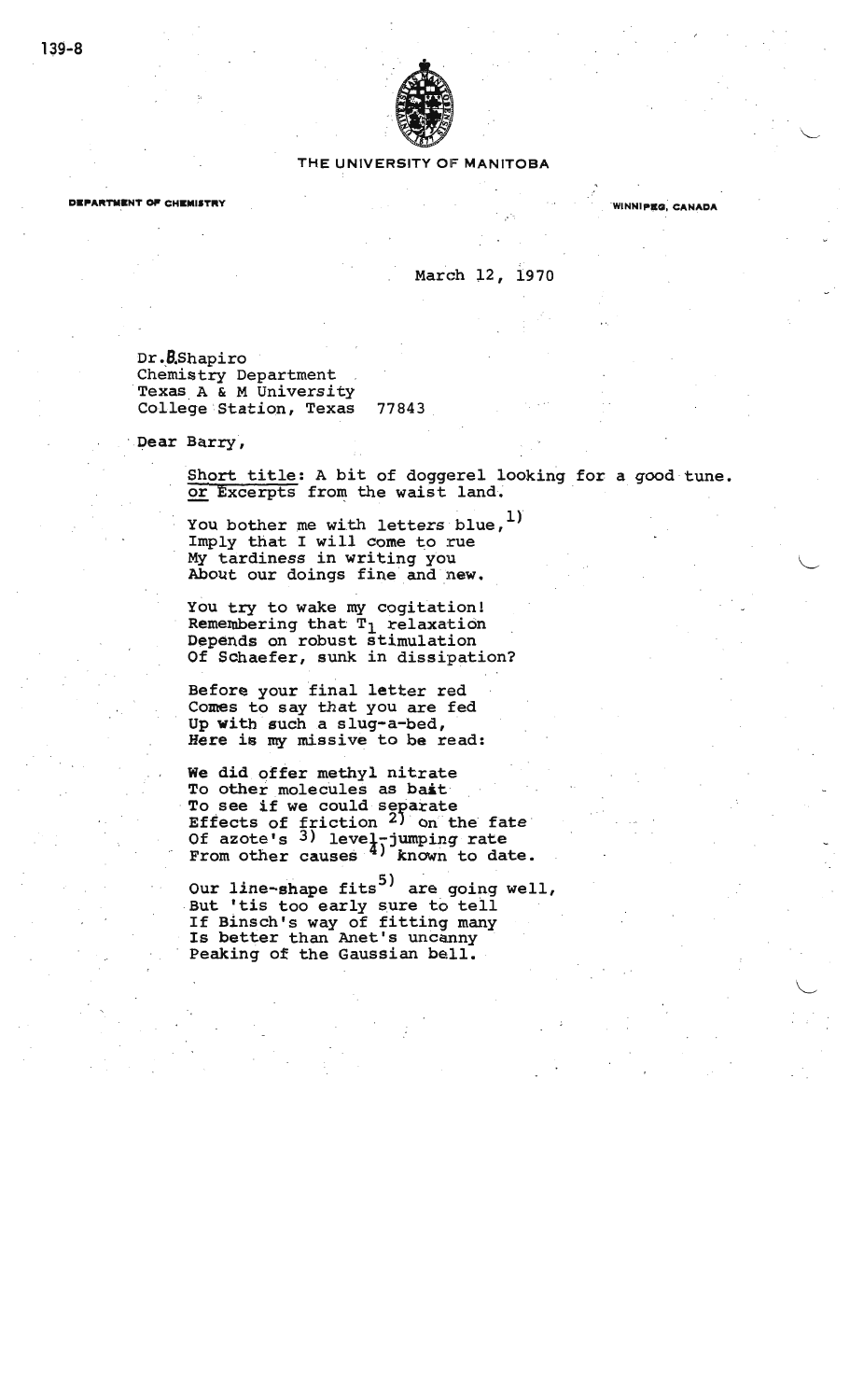$2 -$ 

If halogens nasty present their derrieres  $6$  ) Single bonds and their rotational barriers Cannot be found via M.O. carriers. It behooves us therefore to play with a function Which allows us to fit with empirical unction The experimental to the calculational junction. We have played this game with some success: With halogen-toluenes we managed to quess The stable conformers with some finesse.

When amino protons are hydrogen bonded To neighbouring groups which are properly ronded, They don't do what we thought they do But hop between atoms with much ado 7)

> It seems they shouldn't And we wish they couldn't But wait pro tem It's in Can. J. Chem.

Christine and Helen, Rod and Fred Brian and Jim and Mark have led In doing the work to earn their bread.

#### Notes

- 1) My admiration knows no bounds For editors and other hounds Who dutifully do their rounds With prods and threats and other sounds.
- 2) Aye, there's the rub For Scholar Lehn and sub Have partly scooped us from this tub.
- 3) This word is used in comprehension That firm and constant use-abstention Of simple words is a convention.
- 4) Causes have effects And effects causes But poetry elects To have these clauses.
- 5) If you want the elocution Of the compounds' appelution, See our recent contribution To this journal's page pollution.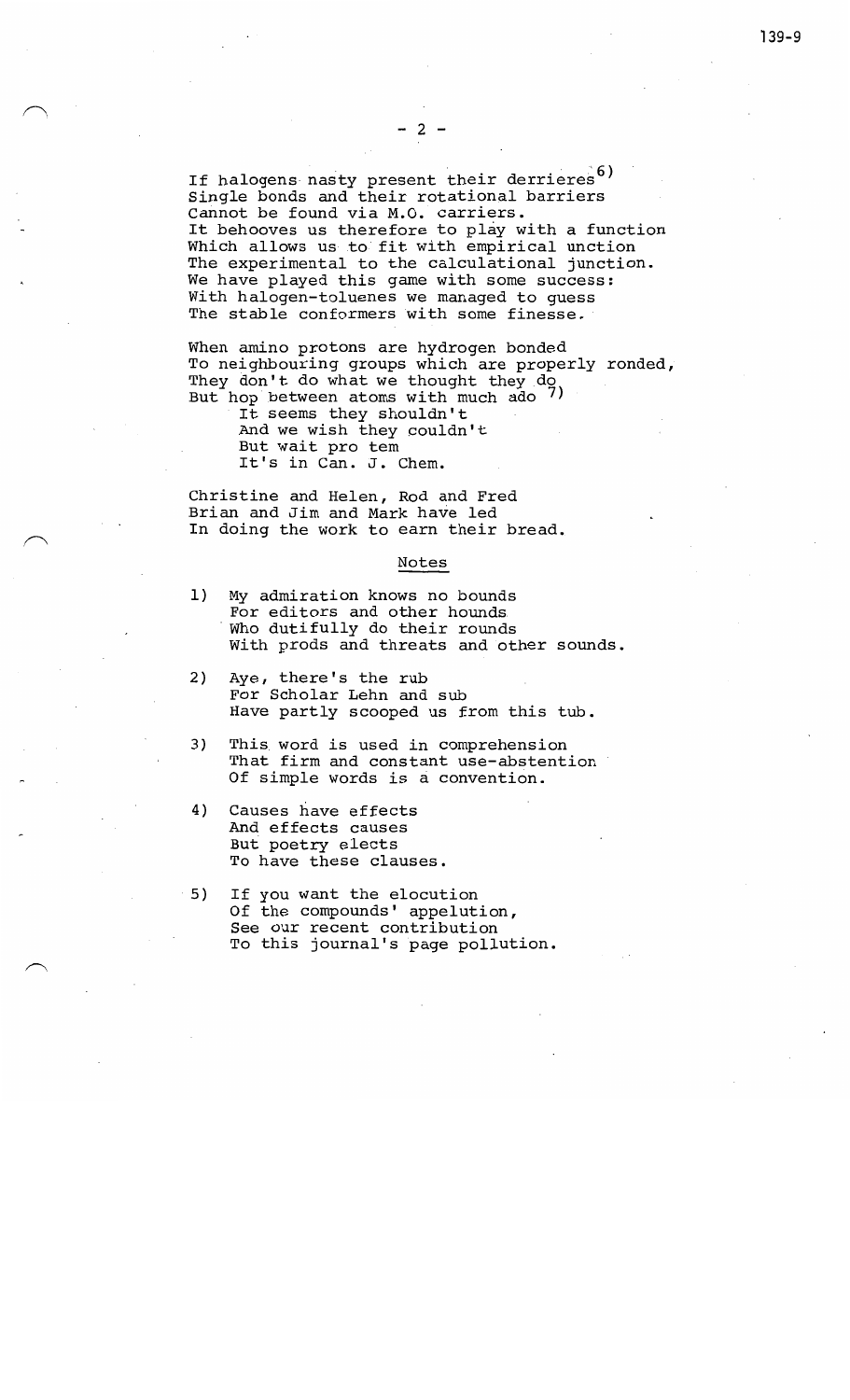6) My apologies to French Canadians Whose amour propre is here invadians.

२

7) About nothing, of course.

Yours hopefully, Ted Schaefer Professor<sup>2</sup>

TS/lg

P.S. Has anybody a 12 inch current stabilized magnet on offer? A nice old fashioned high impedance Varian magnet would do nicely.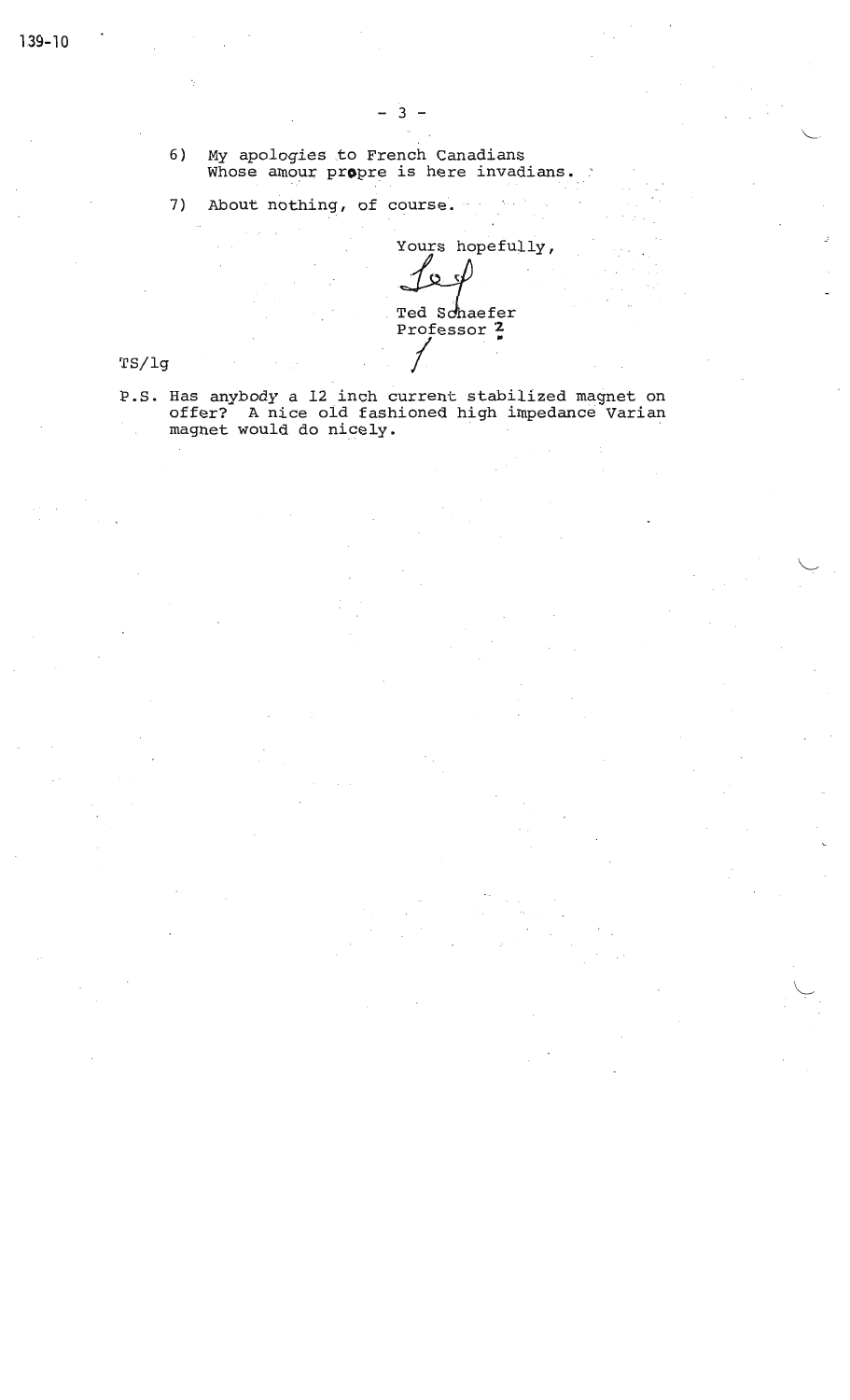## University of East Anglia

## From Dr. R.K. Harris.

School of Chemical Sciences University Plain Norwich NOR \$50 880, ENGLAND<br>Telephone Norwich **wexx** 56161.

23 March 1970.,

#### Dear Barry,

#### SENIOR RESEARCH ASSOCIATE WANTED

I would like to use the pages of TAMUNMR to advertise a position available here for work in NMR. The post is at Senior Research Associate level (salary scale £1240 - 1585 per annum, with starting rate depending on qualifications) and is held in conjunction with the Science Research Council Atlas computer at Didcot, Berks. The object ia to co-ordinate and develop work on computer applications to  $NMR_s$ . In particular this involves establishing a library of FORTRAN routines for use on Atlas. We already have eight such programs in the library. Some updating is necessary, but most of the work consists of modifying programs obtained from other sources or writing new programs. Development work is usually done using the University of East Anglia computer  $(L_{\bullet}C_{\bullet}L_{\bullet}$  1905 E). Some opportunities will be available for application work, and the School anticipate having an 8000 word computer on-line to our HA100 instrument in ca. 9 months' time. The Atlas computer at Didcot is available to all U.K. universities, and the successful applicant for the post will be expected to maintain contact with other British NMR spectroscopists.

The post is for a period of two years, and I would expect the man appointed to stay the full time. The appointment starts **for pref'erence**  on 1 July 1970. F.S.S.U. benefits are paid. Applicants should get in touoh with me directly, and should give details *ot* their **academic** career (particularly with regard to experienoe in theoretical chemistry, **NO.**  spectroscopy, mathematics and computing). They should **themselves ask two ref'ereea** to write to me in support of the application.

Best wishes,

Robin

R.K. Harris.

Dr. B.L. Shapiro, Department of Chemistry, **Texas & & M University,** College Station, Texas 7784-3»: U.S.A.

RKH/MAC.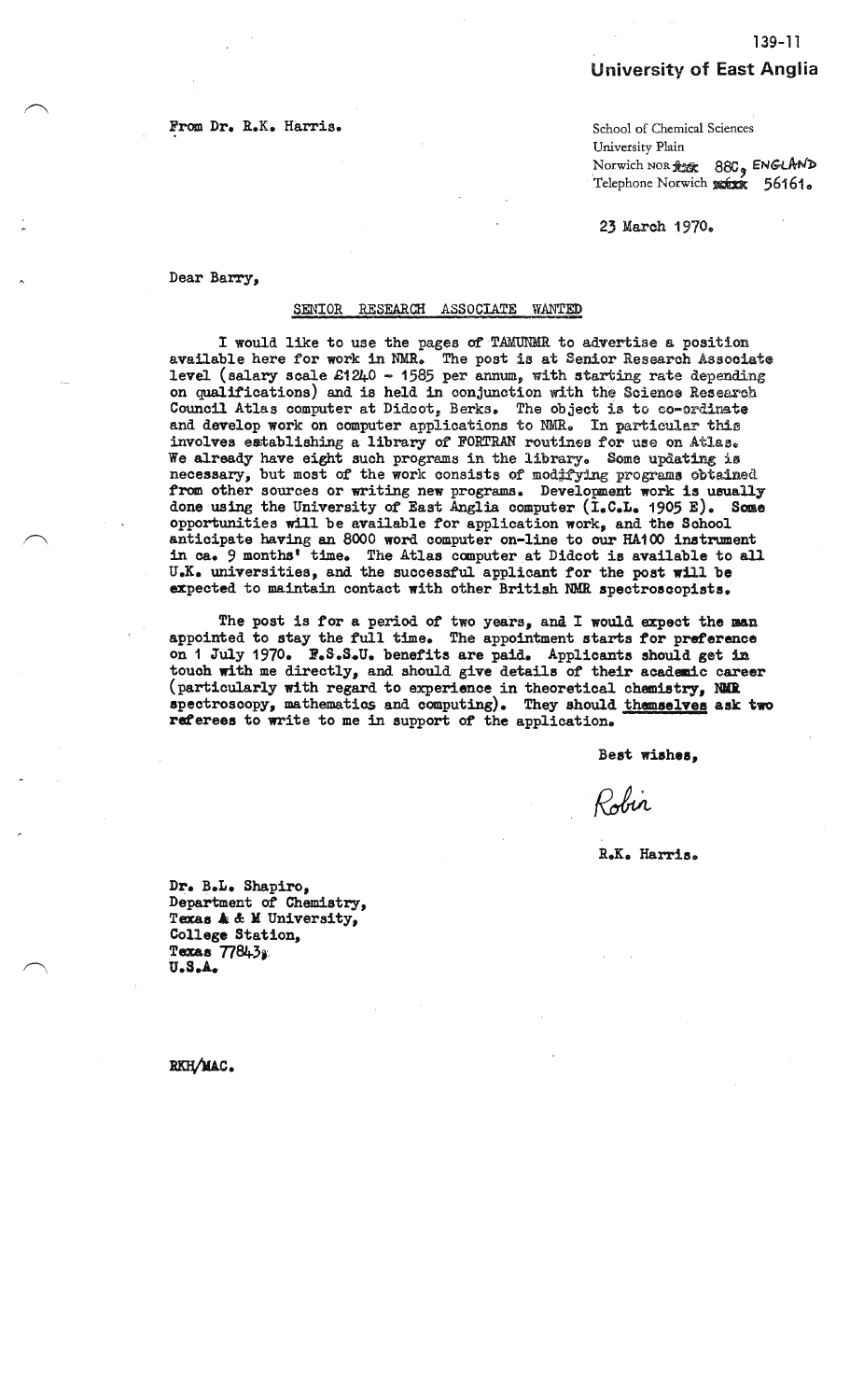## **UNIVERSITY OF CALIFORNIA**

LAWRENCE RADIATION LABORATORY P.O. BOX 808<br>LIVERMORE, CALIFORNIA

TELEPHONE. (415) 447-1100 TELEX 34-6407 AEC LRL LVMR LIVERMORE, CALIFORNIA 94550 **TWX** 910-386-8339 AEC LRL **LVMR** 

L

March 18, 1970

Professor Bernard L. Shapiro Department of Chemistry Texas A & M University College Station, Texas 77843

Dear Prof. Shapiro:

## <sup>35</sup>Cl NMR of Zinc Complexes

We are continuing a study of  $\text{Zn}^{2+}$  complexes by  $^{35}$ Cl NMR and have recently studied a number of smaller zinc chelates ranging in size from Zn (glycinate) to the Zn (iminodiacetate) complex. We describe the amount of  $35C1$  relaxation produced in 0.5M NaCl by a given complex in terms of its molar relaxivity parameter,  $\bar{\nu}$ . In these systems  $\bar{\nu} \propto$ P x  $q^2$  x  $\tau$  where P, represents the probability of Cl<sup>-</sup> binding, q, the electric field gradient experienced by a bound <sup>35</sup>Cl and  $\tau$ , the tumbling time for the complex. Values of  $\bar{\nu}$  are obtained from an analysis of pH  $vs.$  <sup>35</sup>Cl NMR line width titrations of 0.5M NaCl solutions containing  $\text{Zn}^{2+}$  and a chelating molecule. Below we summarize some of our observations.

- (1) When  $\text{Zn}^{2+}$  (aq) is complexed by a bidentate ligand,  $\bar{\nu}$ usually increases due to an increase in q and or  $\tau$ . When one chelating atom is sulfur, there appears to be a particularly large increase in q. ·
- (2) Chelation by tridentate ligands may either increase or decrease  $\bar{\nu}$  relative to its aqueous value. There are clearly opposing factors operating. A decreased accessibility of the metal ion in this type of complex is often compensated for by an increase in the q experienced by bound chloride.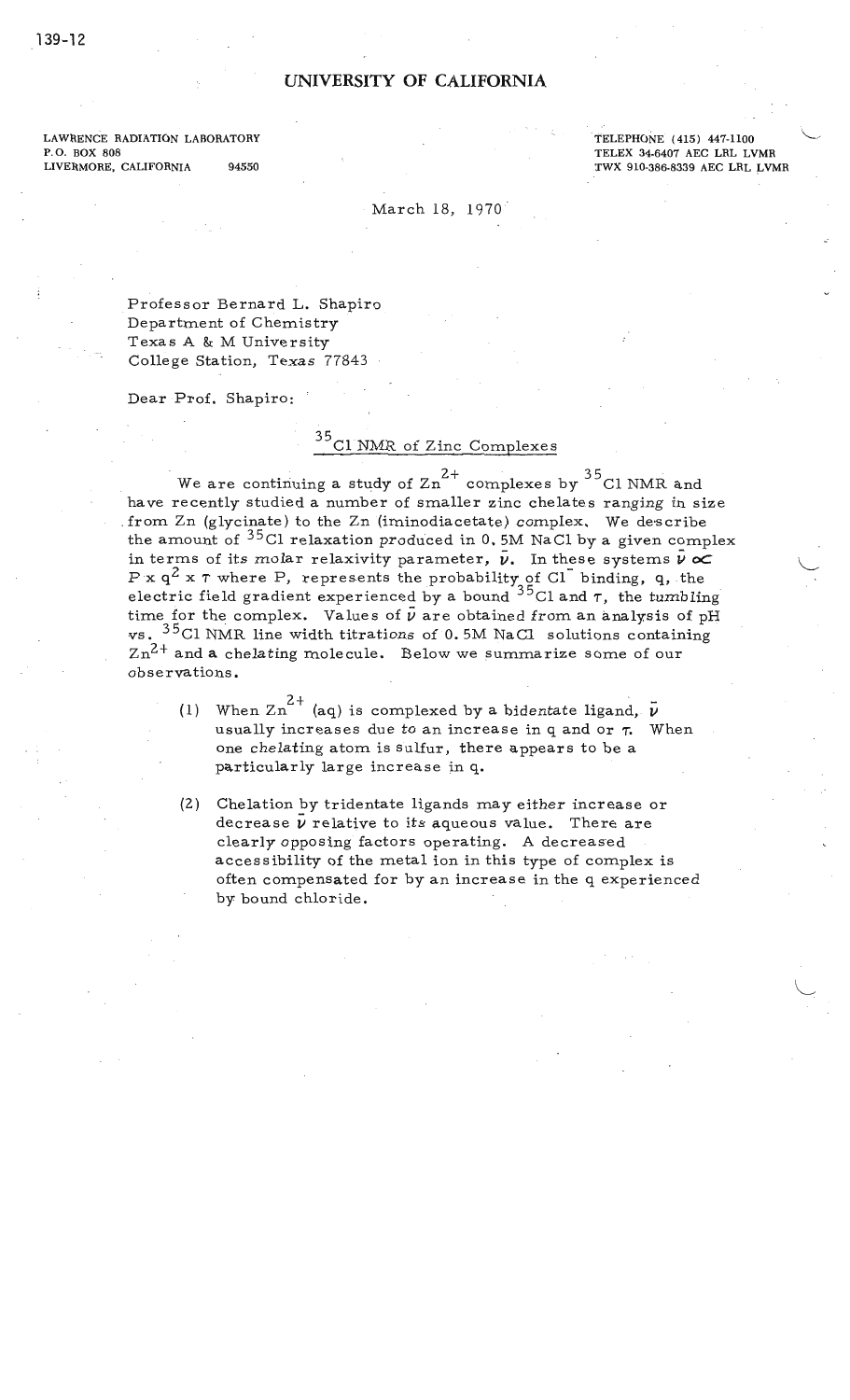## Prof. B. Shapiro - 2 - March 18, 1970

r-

(3) The formation of 1:2 complexes usually reduces the accessibility of the  $Zn^{2+}$  ion to zero. There are exceptions, however. For example, the formation of Zn (Glycinate)<sub>2</sub> does not reduce <sup>35</sup> Cl relaxation by  $\text{Zn}^{2+}$  to zero. Because the two glycine ligands use only four coordination sites and because each ligand contributes only one negatively charged atom for chelation, the  $Zn^{2+}$  remains available for chloride binding. e the two glycine ligands use<br>sites and because each ligand<br>egatively charged atom for<br>mains available for chloride<br>Sincerely yours,<br>Sincerely yours,<br>James Happe<br>Raymond Ward (subscription cree<br>Bert Holder

Sincerely yours,

James Happe Raymond Ward (subscription credit) Bert Holder Al Maddux

JH:ob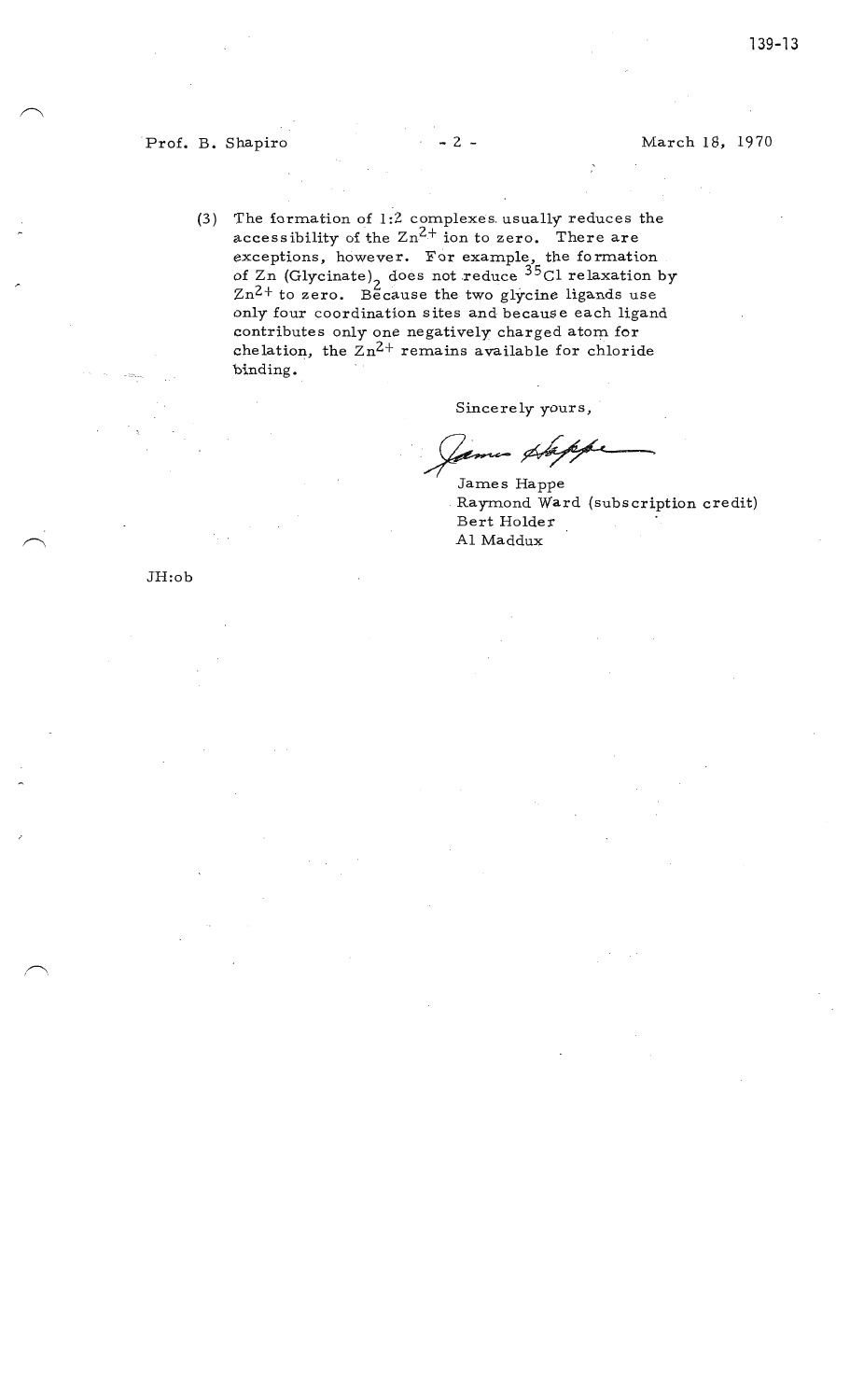## FACULTÉ DES SCIENCES

## DE MONTPELLIER

**R. JACQUIER** Professeur

Place Eugène Bataillon Tél.: (67) 72.29.44 - 72.16.00 - 72.28.58 Poste 803

Montpellier, le 18 Mars 1970

Professeur B.L. Shapiro Department of Chemistry Texas A and M University College Station **TEXAS 77843** U.S.A.

Titre : ATROPOISOMERIE DES N-ARYL AZOLES

Cher Professeur Shapiro,

La RMN nous a permis de déterminer l'atropoisomérie des (dinitro-2',4' phényl)-1 azoles et benzazoles en solution dans le CDCl<sub>3</sub>.

Partant de la valeur  $\delta = 7,27$  pour les protons du benzène et d'un effet de + 0,23 ppm pour un groupement nitro en meta [Van Meurs, Rec. Trav. Chim. Pays Bas, 87, 145 (1968)] nous avons calculé pour les p-nitrophényl azoles et benzazoles les increments suivants:



| p-Nitrophényl-1      | $\delta$ exp | $\delta$ calc $[7,27 + 0,23 = 7,50]$ |
|----------------------|--------------|--------------------------------------|
| Pyrrole              | 7,58         |                                      |
| Imidazole            | 7,59         | $7,50 + 0,10 = 7,60$                 |
| Triazole-1,3,4       | 7,62         |                                      |
| Pyrazole             | 7,90         |                                      |
| Triazole-1,2,3       | 7,99         | $7,50 + (0,10+0,80)/2 = 7,95$        |
| Triazole-1,2,4       | 7,92         |                                      |
| Tétrazole-1, $2,3,4$ | 7,98         |                                      |
| Triazole-1,2,5       | 8,30         | $7,50 + 0,80 = 8,30$                 |
| Indazole.            | 7,98         | $7,50 + (0,70+0,25)/2 = 7,97$        |
| Carbazole            | 7,73         | $7,50 + 0,25 = 7,75$                 |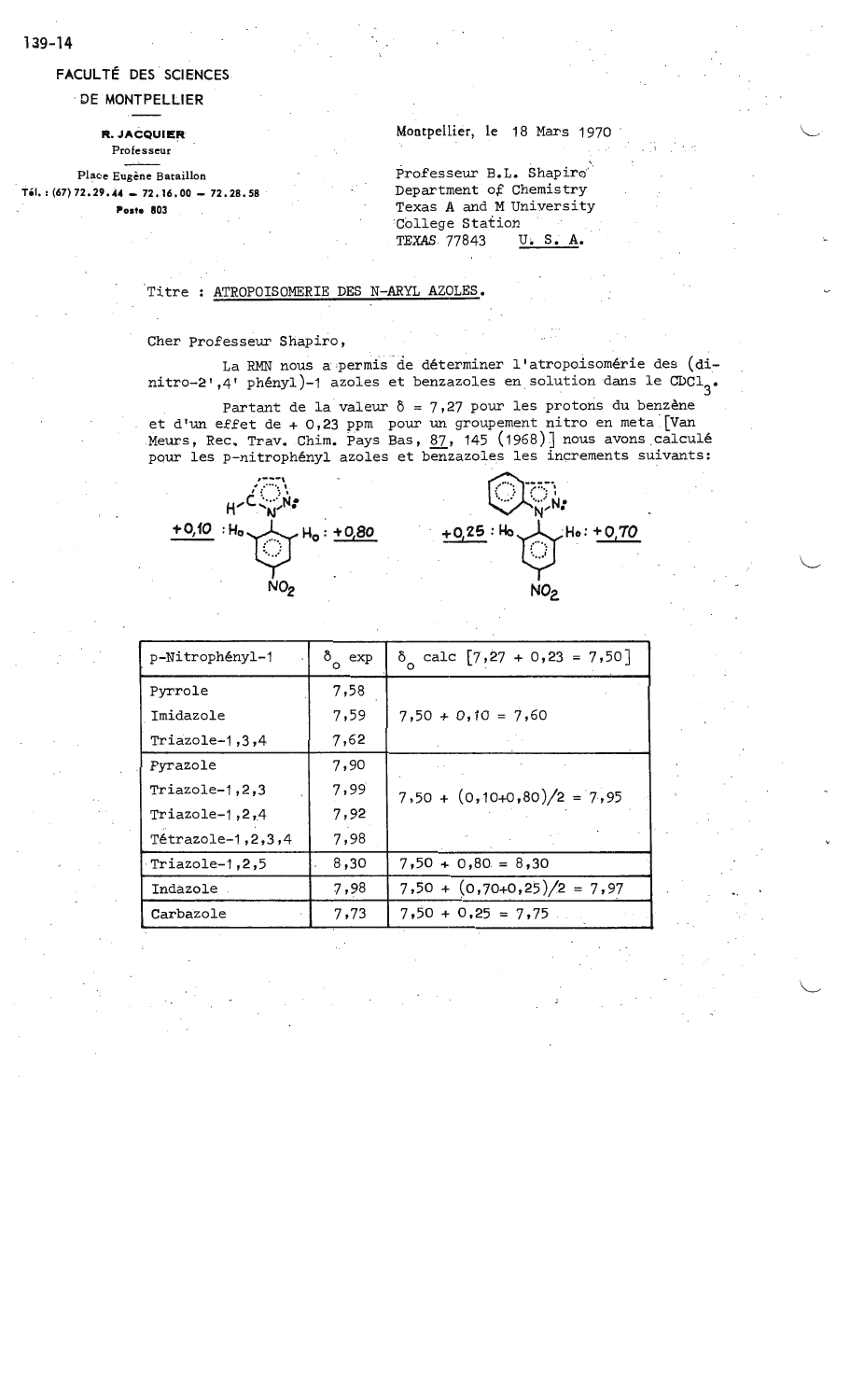$139 - 15$ 

Avec ces incréments nous avons calculé le déplacement chimique du proton H des dérivés N-dinitro-2,4 phénylés pour chaque<br>couple d'atropoisomères A-B et C-D.



| $(Dinitro-2', 4'$       | $\delta$ exp | $\delta$ <sub>calc</sub> [7,27+0,46 = 7,73] | Atropoisomère |               |
|-------------------------|--------------|---------------------------------------------|---------------|---------------|
| phényl)-1               | O            | A, C                                        | B,D           | predominant : |
| Pyrazole                | 7,84         |                                             |               |               |
| Triazole-1,2,3          | 7,92         | 7,83                                        | 8,53          | A             |
| Triazole-1,2,4   $7,91$ |              |                                             |               |               |
| Indazole                | 8,02         | 7,98                                        | 8,43          | C             |
| Benzotriazole           | 8,02         |                                             |               |               |

Nous avons aussi essayé de déterminer la configuration de N-acétyl azoles par une méthode analogue : la cohérence est moins bonne, mais il apparait que la configuration privilégiée est celle réprésentée par E :



Veuillez croire, Cher Professeur Shapiro, à l'assurance de nos sentiments les meilleurs,

| R. JACQUIER.- |  |
|---------------|--|
| . ELGUERO.-   |  |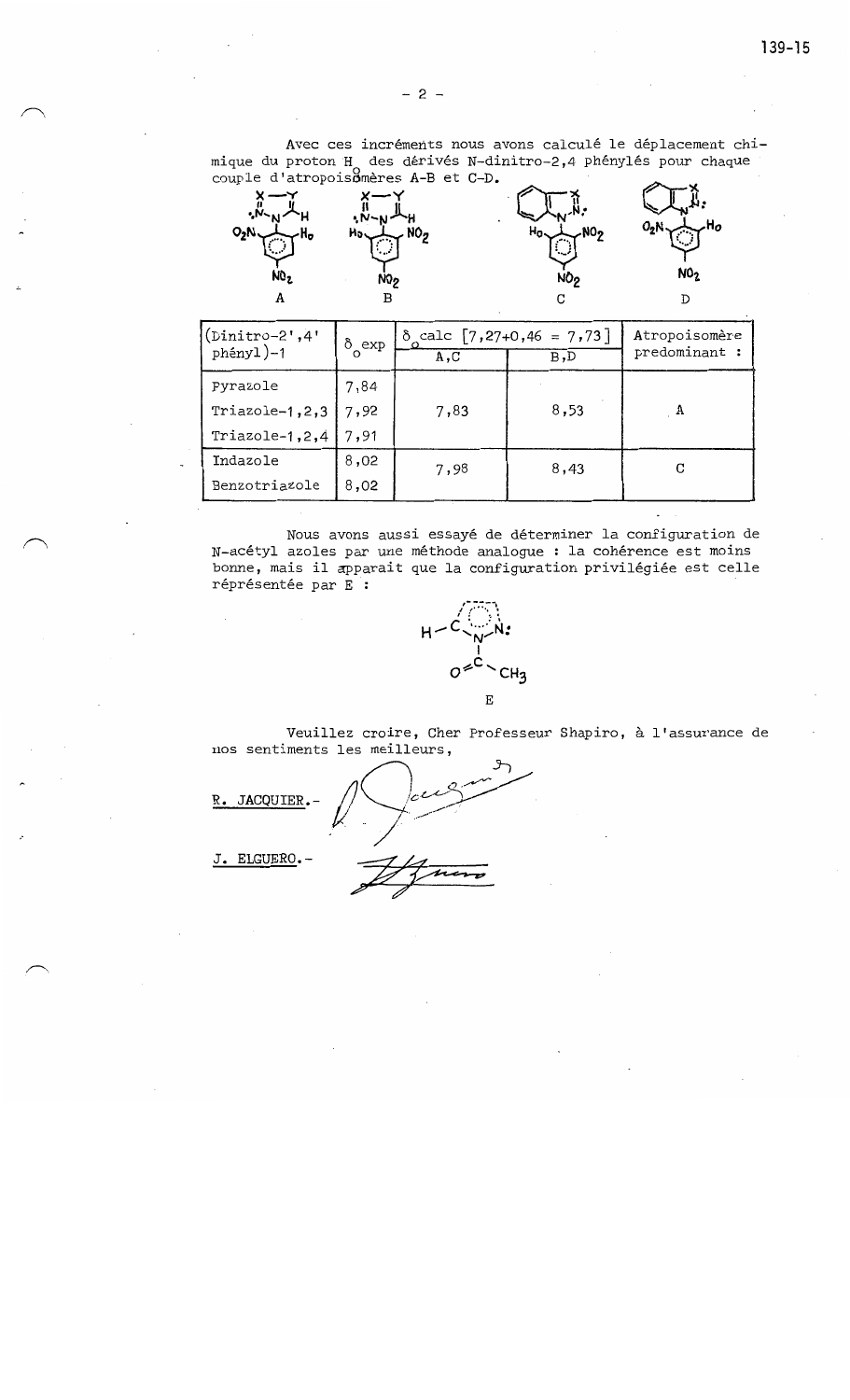**139-16** 

## **SCHEIKUNDIG LABORATORIUM DER VRIJE UNIVERSITEIT AMSTERDAM-Z.**

**De Lairessestraat 174** - **Telefoon 71 7451** 

## AMSTERDAM, March 24, 1970.

. -,

L

**Uw ref.:** 

**Onze ref.:** 

Professor Dr. Bernard L. Shapiro, Department of Chemistry, Texas A & M University, College Station, Texas 77843, U.S.A.

## The chemical shift anisotropies in  $1,2$ -dibromotetrafluorobenzene

Dear Professor Shapiro,

We would like to report our measurements of the NMR spectra of 1,2-dibromotetrafluorobenzene, both in  $\texttt{CCL}_{\textit{h}}$  and in nematic solvents.



The analysis of the spectrum in  $\texttt{CC1}_{\mu}$  was quite simple, 1,2-dibromotetrafluorobenzene being an AA'XX' spin system. Suh spectral analysis of the spectrum yielded values for the indirect couplings which agree with the values recently published by Cooper (1).

From the analysis of the spectra in nematic solvents the following parameters have been obtained

| $J_{12}$ = | -21.5 Hz |  |
|------------|----------|--|
| $J_{13}$ = | 2.9      |  |
| $J_{14}$ = | 8.2      |  |
| $J_{23}$ = | $-19.7$  |  |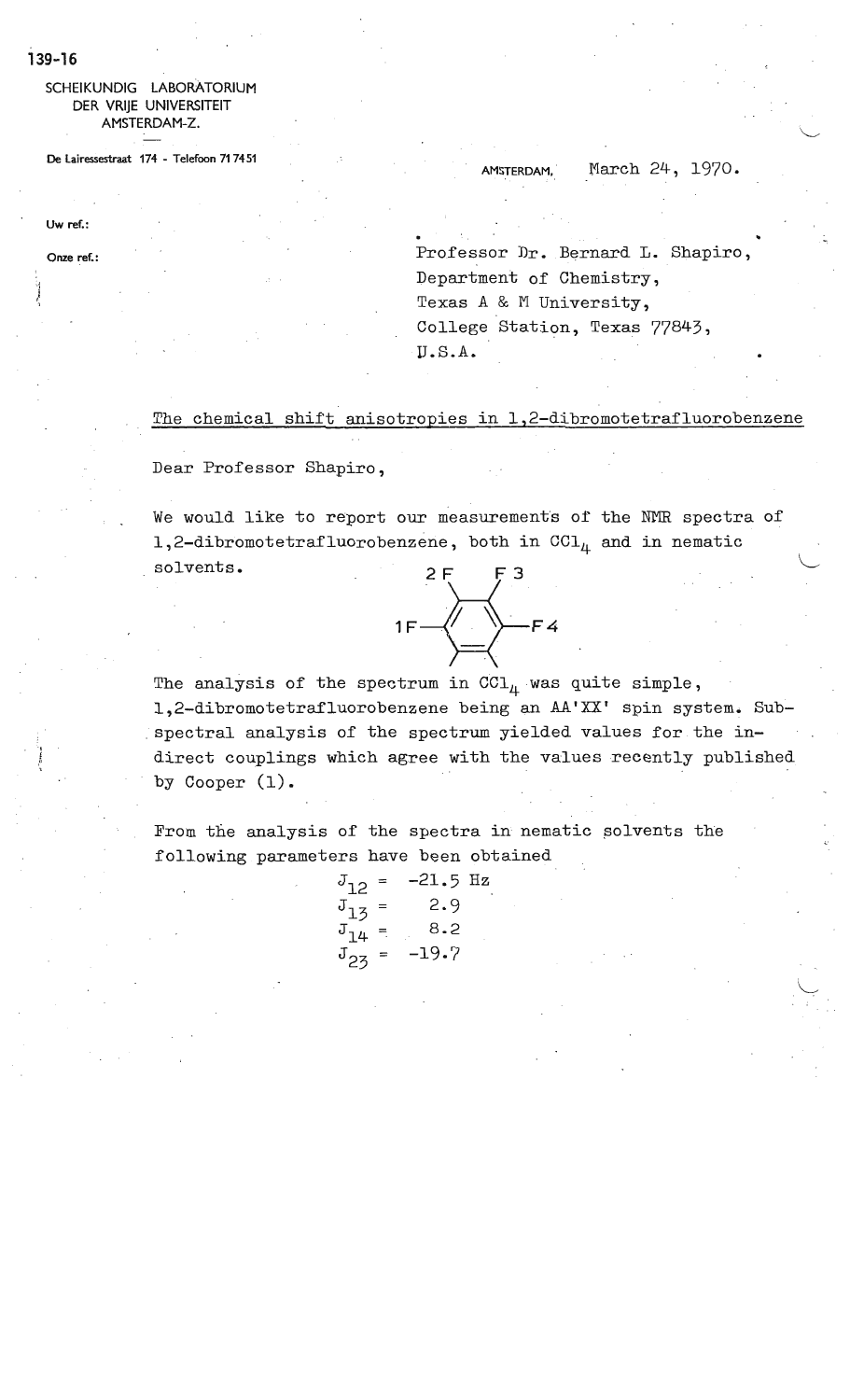- 2 -

| $exp. 1. (t = 42^{\circ} C)$                                                                                                                                                   | exp. 2 ( $t = 47^{\circ}$ C )                                                                                                                                                     |
|--------------------------------------------------------------------------------------------------------------------------------------------------------------------------------|-----------------------------------------------------------------------------------------------------------------------------------------------------------------------------------|
| $D_{12}$ = - 1247.7 + 0.4 Hz<br>$D_{13}$ = - 246.2 + 0.4<br>$D_{14}$ = - 178.4 + 0.5<br>$D_{23}$ = -1345.9 ± 0.5<br>$\sigma(1) = 2610.5 \pm 0.3$<br>$\sigma(2) = 3786.0 + 0.3$ | $D_{12}$ = -1008.0 + 0.9 Hz<br>$D_{13} = -198.5 \pm 1.0$<br>$D_{14} = -144.1 \pm 0.9$<br>$D_{23} = -1091.9 \pm 1.0$<br>$\sigma(1) = 2777.1 + 0.6$<br>$\sigma(2) = 4037.9 \pm 0.6$ |
| Chemical shifts have been measured with respect to an<br>internal reference ( $CF_{\mu}$ ) at a frequency of 56.4 MHz.                                                         |                                                                                                                                                                                   |

We are interested in the change of the chemical shift due only to the orientation. Hence corrections on the measured change in the chemical shift have to be made for the influence of the temperature difference and for the solvent effect which accompanies the transition from the isotropic to the nematic phase (2).

By extrapolating the isotropic chemical shifts, measured at  $58^{\circ}$ ,  $67^\circ$  and  $75^\circ$  C, the isotropic chemical shifts at 42<sup>o</sup> and 47<sup>o</sup> C were found :

| exp. 1 |                         | exp. 2    |  |
|--------|-------------------------|-----------|--|
|        | $\sigma(1) = 3554.5$ Hz | 3553.1 Hz |  |
|        | $\sigma(2) = 5180.2$    | 5179.7    |  |

By subtracting these values from the corresponding values in the table a downfield change in the chemical shifts is obtained

| exp. l |                               | exp. 2   |  |
|--------|-------------------------------|----------|--|
|        | $\Delta \sigma(1)$ = 944.0 Hz | 776.0 Hz |  |
|        | $\Delta \sigma(2) = 1394.2$   | 1141.8   |  |

The correction for the influence of the isotropic to nematic transition on the reference molecule  $CF_{\mu}$  has been inferred from experiment 2, where signals from molecules dissolved in nematic and isotropic layers were obtained simultaneously. A downfield shift of 23.5 Hz was found by going from\_ the isotropic to the nematic phase. Applying this correction gives .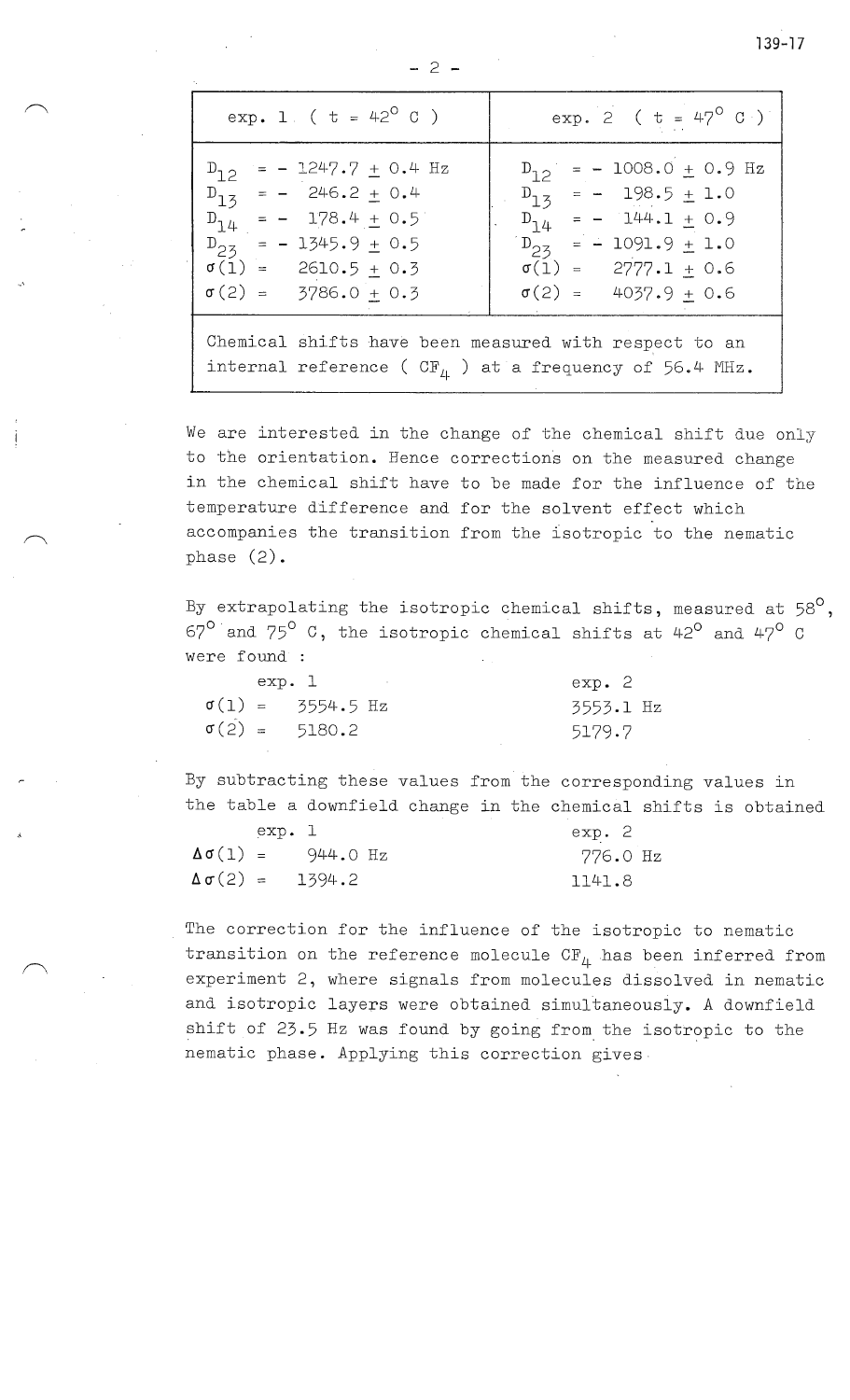|--|--|--|--|

|                     | exp. 1 |          |  |  | exp. 2   |  |
|---------------------|--------|----------|--|--|----------|--|
| $\Delta\sigma(1)$ = |        | 967.5 Hz |  |  | 799.5 Hz |  |
| Δσ(2) =             |        | 1417.7   |  |  | 1165.3   |  |

To estimate the influence of the .isotropic to nematic transition on the molecules under study  $(C_6F_4Br_2)$ , the following approach is proposed. By comparing the D-values in the two experiments, it strikes that the D-values in experiment **1** are 1.235 times the corresponding D-values in experiment 2. This means that the motional constants (as defined by Snyder (3)) obey the following relations:

 $(\sigma_{3z}^2 - r^2)^{C} x^2 - y^2 \exp 1 = (\sigma_{3z}^2 - r^2)^{C} x^2 - y^2 \exp 1$ 

 $\frac{b}{3z^2-r^2}$ exp. 1 = 1.235 (C<sub>32</sub><sup>2</sup>- $r^2$ )exp.2

In consequence the change in the chemical shift  $(\Delta \sigma)$  in experiment **1** should be 1.235 times the corresponding change in experiment 2. By taking the correction due to the influence of the transition of the isotropic into the nematic phase on  $C_6F_4Br_2$ equal in the two experiments, one can easily calculate this correction and the true  $\Delta \sigma$ 's. The results are

| exp. l |                |  | exp. 2 | correction |
|--------|----------------|--|--------|------------|
|        | $(1) = 883$ Hz |  | 715 Hz | 85 Hž      |
|        | $(2) = 1326$   |  | 1074   | 91         |

The true  $\Delta \sigma$ 's thus obtained are changes in  $\sigma$  due solely to the influence of orientation. The separate components of the shielding tensor can be evaluated if additional  $\Delta \sigma$  values are available from measurements with largely differing ratio of motional constants.

Yours sincerely,

(J. Gerritsen) (G. Koopmans) (C. MacLean)

*~//* 

<u>v</u>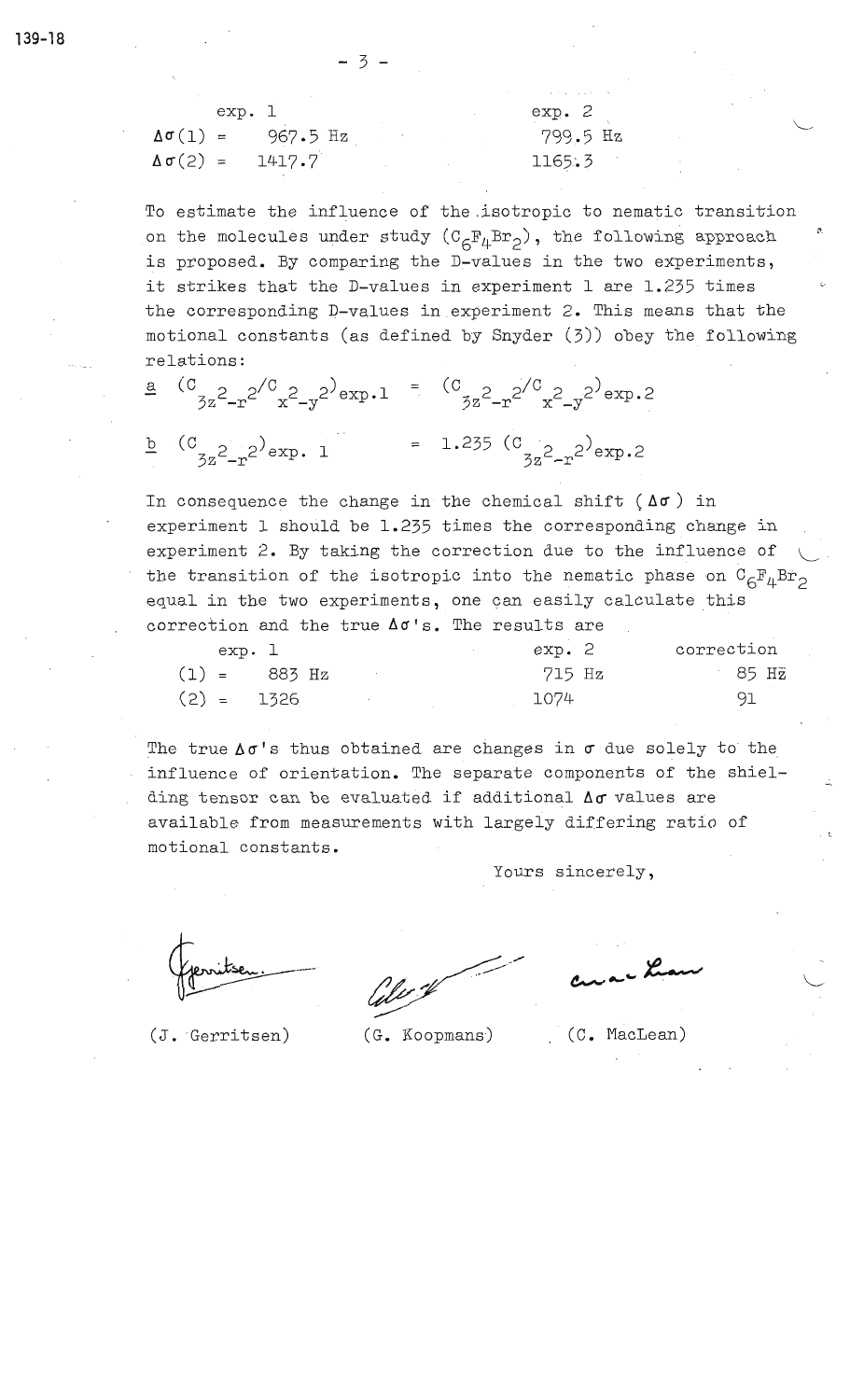1. M.A. Cooper, Org. Magn. Res. 1, 363 (1969).

2. A.D. Buckingham, E.E. Burnell, C.A. de Lange,

J. Am. Chem. Soc. 90, 2972 (1968).

3. L.C. Snyder, J. Chem. Phys. 43, 4041 (1965).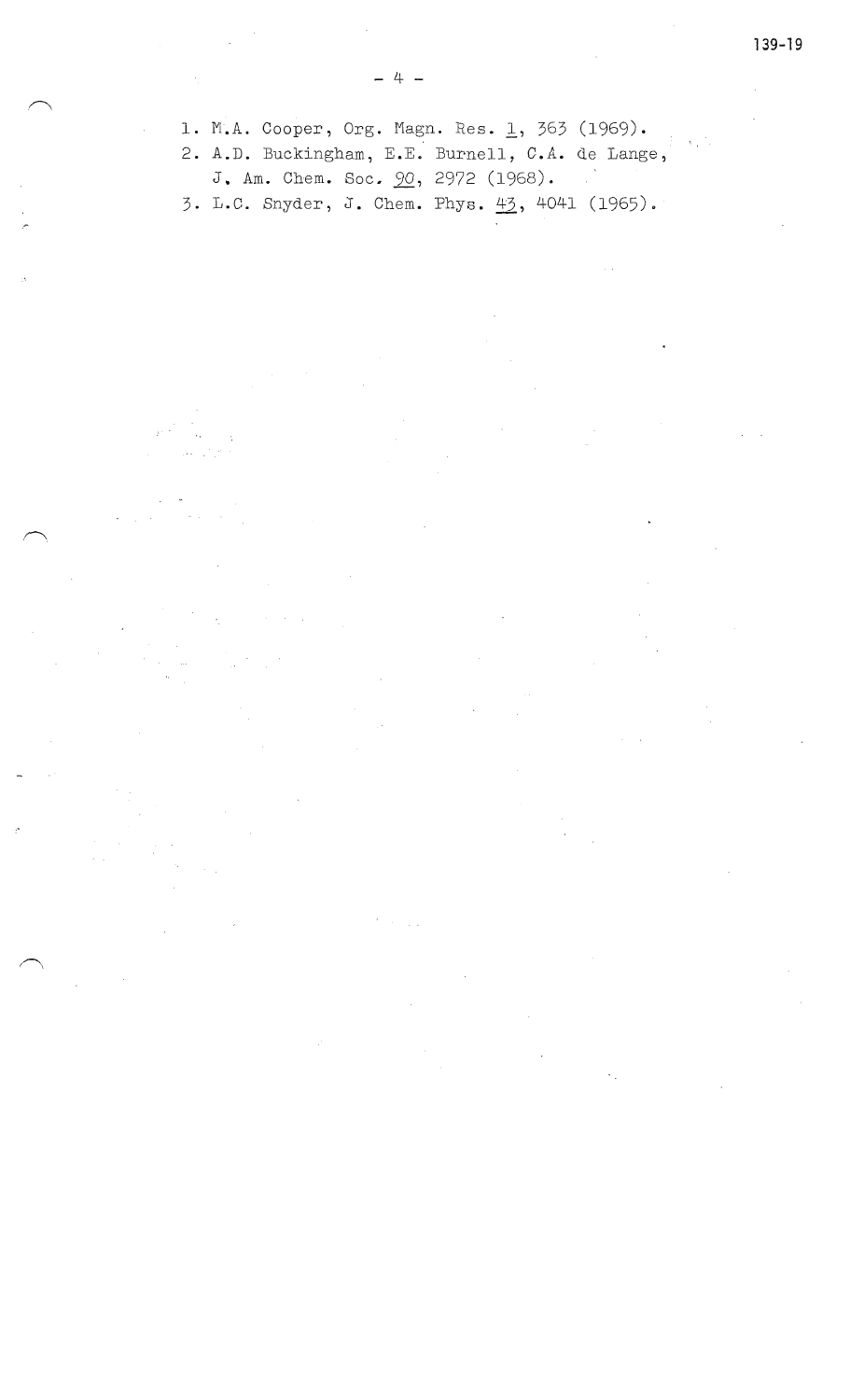## OAKLAND UNIVERSITY

*AlfiliatPd with Michigan StatP Unit-Prsity* .

Rochester, Michigan 48063

Area 313 377-2000

6 April 1970

DEPARTMENT OF CHEMISTRY

Professor Bernard \_L, Shapiro Department ofChemistry Texas A and M University College Station, Texas 77843

Dear Dr. Shapiro:

## METHANOL NMR THERMOMETER. THERMISTOR THERMOMETER.

·In a previous letter (TAMUNN, 122, 20,November 1968), we reported the redetermination of the chemical shift of methanol and ethylene glycol.

While the shift of glycol has been confirmed, the shift given for methanol is too high at temperatures below 255°K. The cold nitrogen gas cools the sweep coils of the Varian A-60 slightly, even though a vacuum dewar insert was used, and the calibration of the sweep width changes.

To avoid the problem, the field was modulated at 100 Hz, and the resulting sidebands were used for calibration. The new calibration curve for methanol has been reported (1).

We have now extended the measurements down to the freezing point of methanol, and the calibration curve is given on the next page. Details are being published (2). Somewhat surprisingly, the quadratic equation describing the calibration is the same as the previous one (1) within  $0.8^\circ$ K at any temperature.

The temperatures were measured with a thermistor probe (3), and the reproducibility was 0.2°K. Temperatures can be read directly on a calibrated meter, and the measurement is faster and more accurate than measurement of the chemical shift. The probe will be manufactured at a modest price if enough can be sold. Please write to me if you are at all interested. A. scribble on a reprint request card will do.

I would like to be put on the mailing list for TAMUNN.

Sincerely yours *(In thony L Van !)* 

Anthony L. Van Geet Associate Professor

L

ALV /srrm

- (1) A. L. Van Geet, 10th Experimental NMR Conference, Pittsburgh, Pa., February 1969.
- (2) A. L. Van Geet, Anal. Chem.,  $42$ , May 1970 (Correspondence).
- (3) A. L. Van Geet, Anal. Chem., 40, 2227 (1968).

In Observance of the University's First Ten Years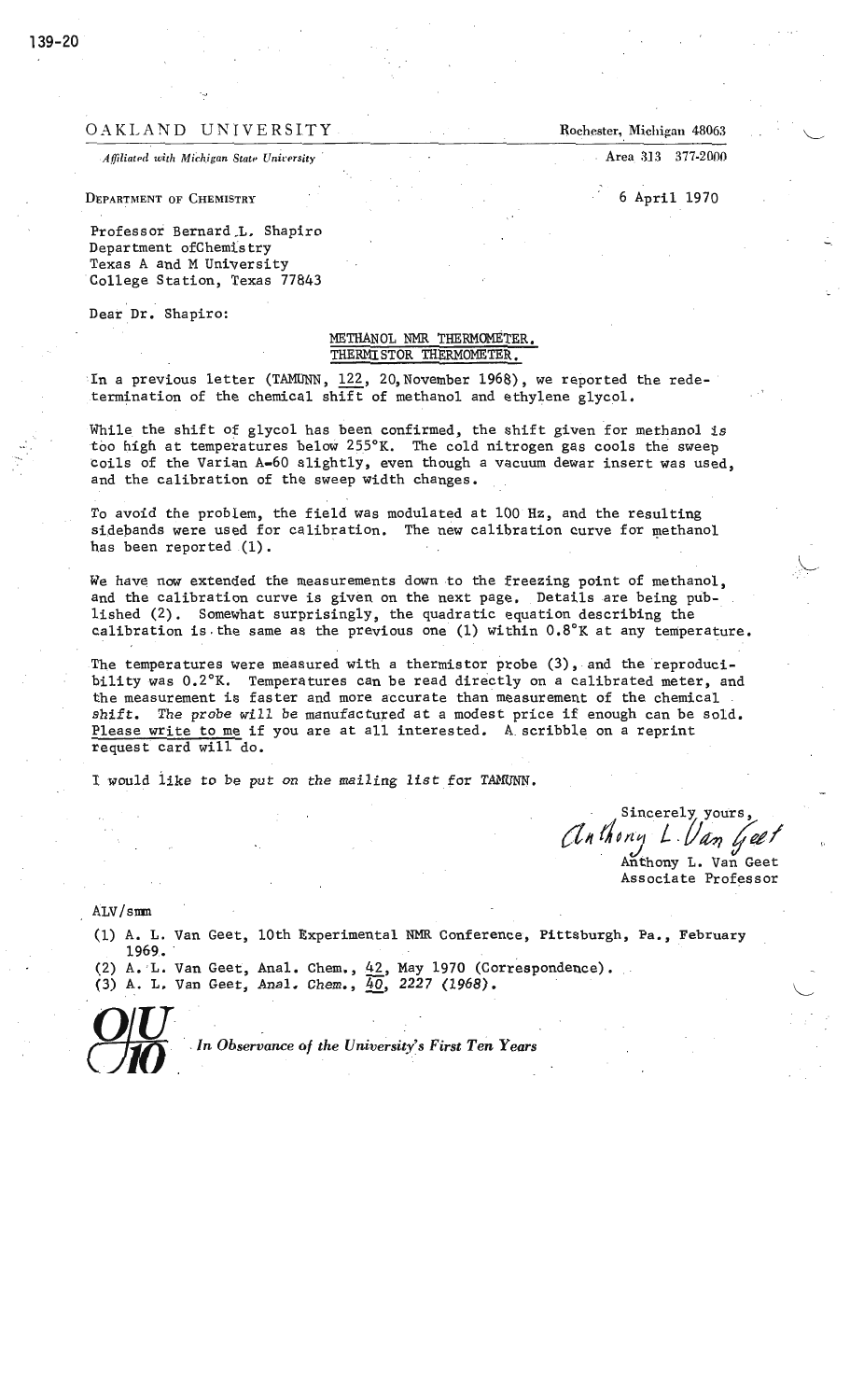## CHEMICAL SHIFT OF METHANOL, HERTZ

Č.



139-21

Silver Store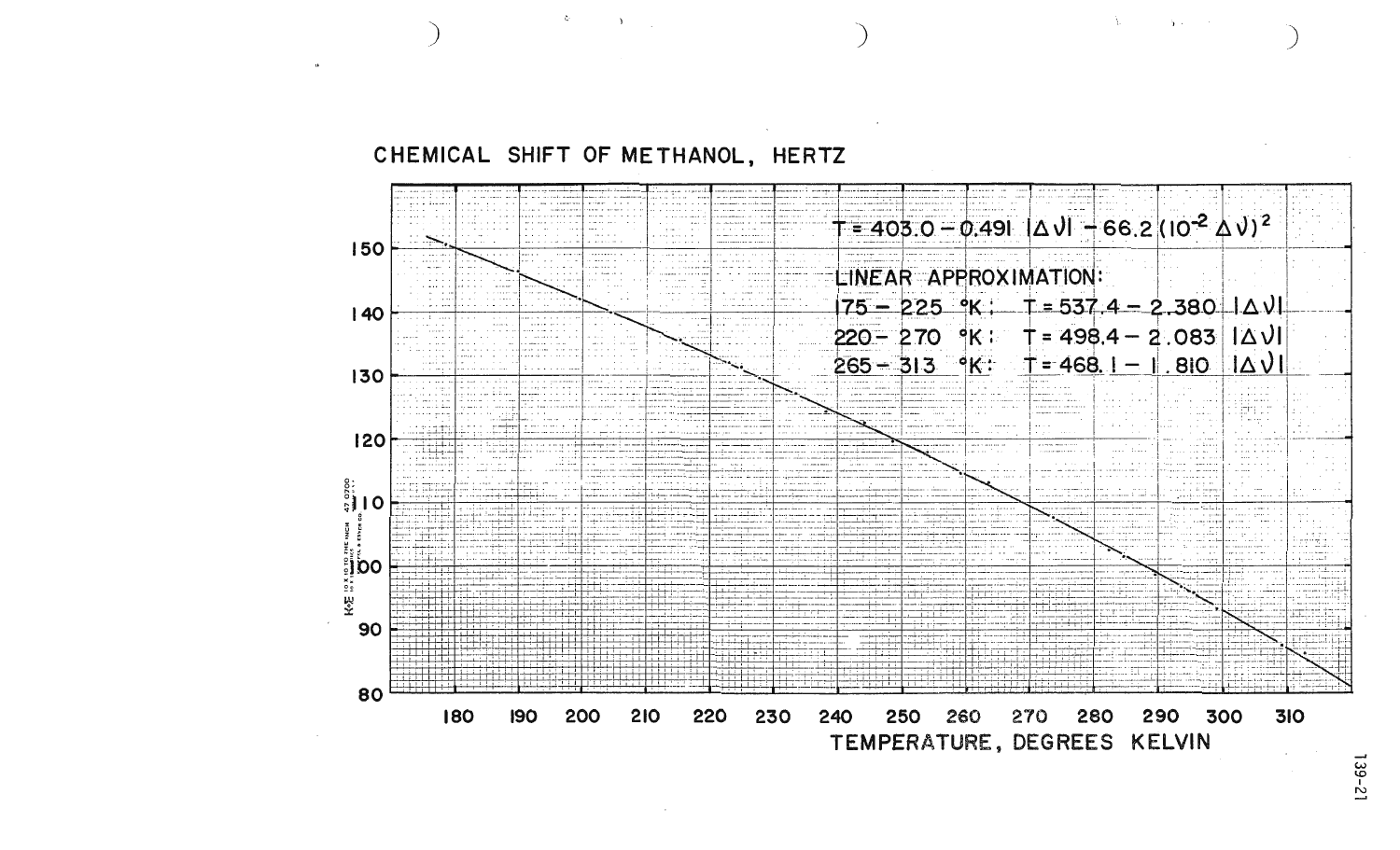## **INSTITUT FÜR ORGANISCHE CHEMIE** DER UNIVERSITÄT KÖLN Doz.Dr.H.Günther

5 KOLN, March 23, 1970 **ZÜLPICHER STRASSE 47 TELEFON: 470 32 83** 

Prof.Dr.B.L.Shapiro Texas A+M University Department of Chemistry College of Science College Station, Texas

#### Large Deshielding Effect of Sulfur

Dear Barry,

since some time I had the feeling that a contribution to TAMU-NMR-Newsletter from our group was due and the arrival of your blue letter left no doubt that I was right. Thanks for the reminder.

Recently, we have looked at the spectra of some new systems of the bridged variety of annulenes, synthesized by E. Vogel and his group. The details of the spectral analyses will be reported by us in a full paper. The aim of this letter is to call attention to the dramatic change found for the chemical shifts of the methylene protons in the thiophene-analogue III as compared to the resonance frequencies of these protons in the hydrocarbon I and the oxepine-analogue II:

| $H_{anti}$ $H_{syn}$ |            |                                                                                                |  | $\begin{bmatrix} \tau_{\alpha} & \tau_{\beta} & r_{syn} \end{bmatrix}$ $\tau_{anti}$ $\begin{bmatrix} \epsilon_{J_{\rm H}} & \epsilon_{STn}, \tau_{anti} \end{bmatrix}$ |
|----------------------|------------|------------------------------------------------------------------------------------------------|--|-------------------------------------------------------------------------------------------------------------------------------------------------------------------------|
|                      | $\rm CH_2$ | $\begin{array}{ c c } \n 5.22 & 3.72 & 6.28 & 9.79 \\ 4.52 & 4.29 & 5.48 & 9.37\n \end{array}$ |  | 11.59 Hz<br>$10.35$ "                                                                                                                                                   |
| $H_B$                |            | $5.22$ 3.54 3.73 8.76                                                                          |  | $11.47$ "                                                                                                                                                               |

In III  $H_{sym}$  is deshielded 2.55 ppm and  $H_{anti}$  by 1.03 ppm as comto the data of I. For II, the effect is similar, but less pro-<br>nounced. As far as the resonance frequencies of the ringprotons  $H_{\alpha}$  and  $H_{\beta}$  are concerned, oxygen shows the stronger influence on their chemical shifts. In addition, the change observed for the geminal coupling constant of the bridge protons indicates some<br>change in geometry for compound II, which seems reasonable on<br>the basis of the van der Waals radii of the X-group in I-III.

The observed effect of sulfur is in accord with reports in the literature[1]. Its cause is at present investigated.

Sincerely yours,

Cremer

De Cremer K. livelleur Mr.

H. Gunther

[1] E. Campaigne et al., J.Org.Chem. 27, 135 (1962); M. Tomoeda et al., Tetrahedron Letters  $1964$ , 1233.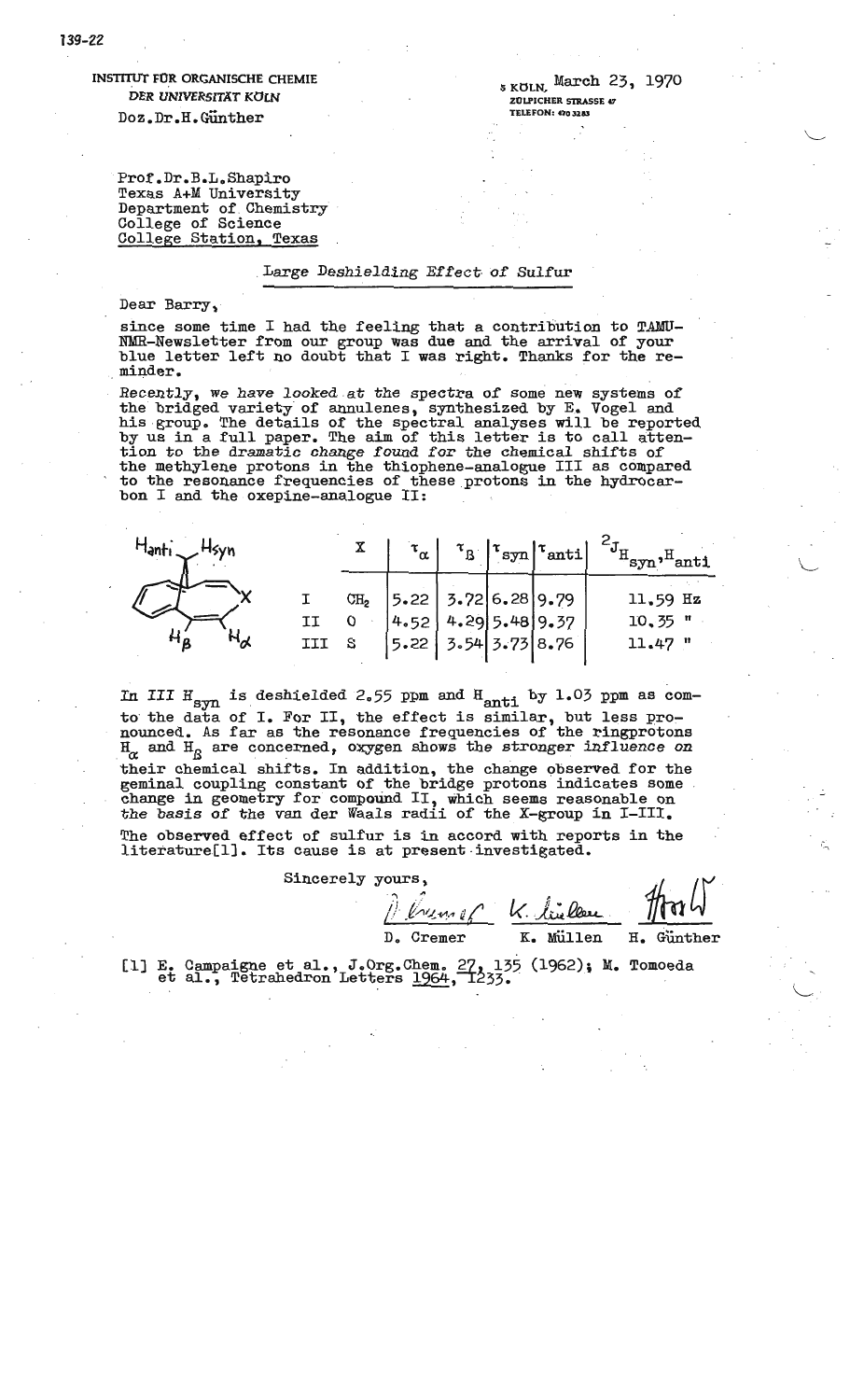## HARVARD UNIVERSITY

## DEPARTMENT OF CHEMISTRY

12 Oxford Street Cambridge, Massachusetts 02138  $U.S.A.$ 

April 2, 1970

Professor B.L. Shapiro Department of Chemistry Texas A and M University College Station, Texas 77843

Dear Barry:

Recently Sykes, Schmidt and Stark (1) estimated the rotational correlation time of the succinate-inorganic phosphate-aspartate transcarbamylase complex from the measured relaxation times for succinate undergoing rapid chemical exchange with ATCase. We have recently made a similar estimate for the acetylsalicylic acid-human serum albumin complex from the measured relaxation times for the acetyl protons of acetylsalicylic acid. The values obtained are:

ATCase (MW  $\simeq$  100,000)  $\chi = 1 \times 10^{-8}$  secs<br>HSA (MW  $\simeq$  70,000)  $\chi = 4 \times 10^{-8}$  secs

These are close to the values determined from other methods; i.e., fluorescence depolarization (2). The details of these measurements and calculations will be published shortly.

Yours sincerely,

Brian D. Sykes

(2) B.D. Sykes, P.G. Schmidt and G.R. Stark, J. Biol. Chem.  $245$ , 1180 (1970).

 $(2)$ G.E. Churchick, Biochem. Biophys. Acta. 147 511 (1967)

Short Title: NMR Estimates of Retational Correlation Times of Biological Macromolecules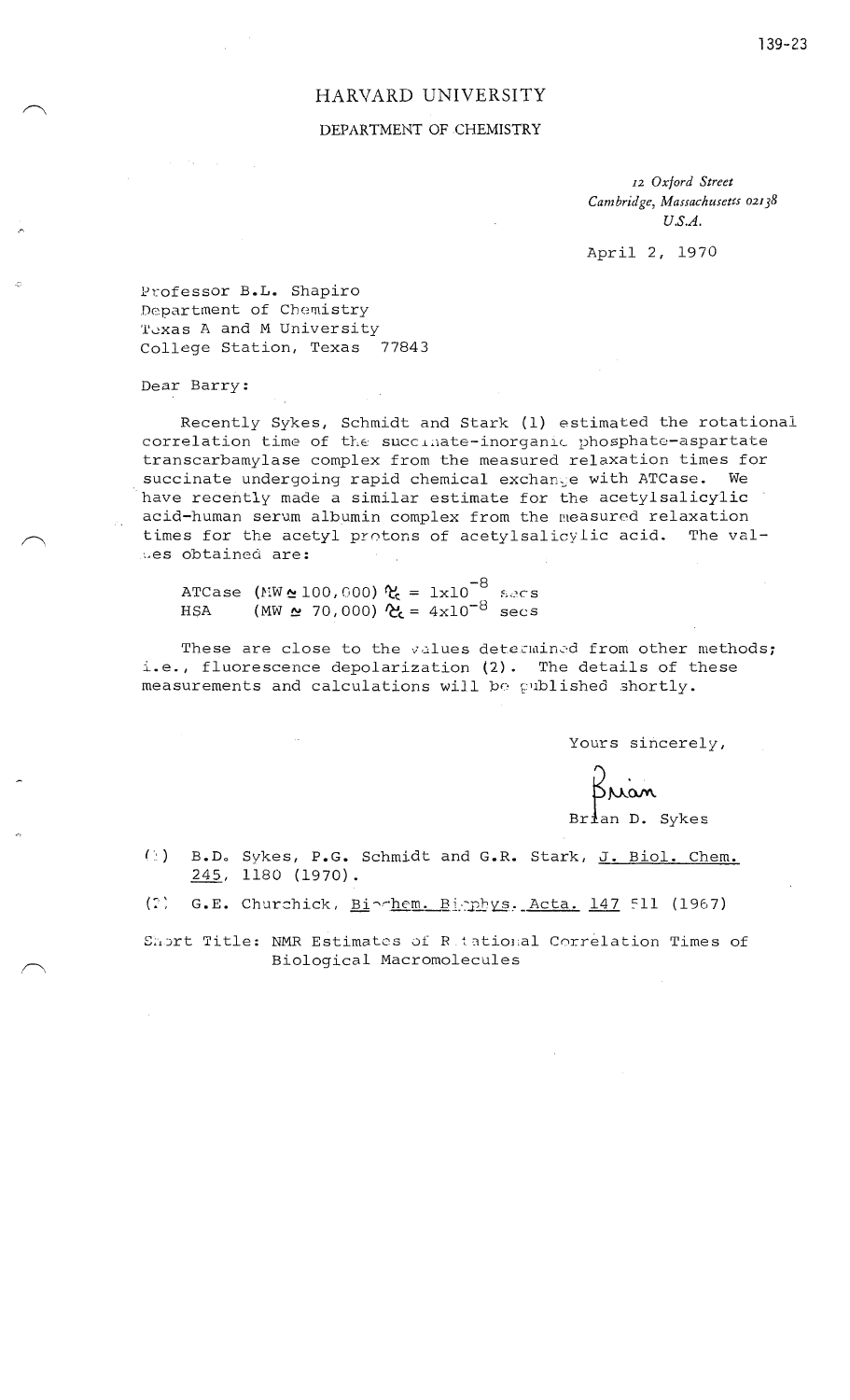**SCHOOL OF CHEMISTRY** Ralph G. Wright Laboratory New Brunswick, New Jersey 08903

April 7, 1970

Dr. B. Shapiro Department of Chemistry Texas A and M University College Station, Texas 77843

Dear Dr. Shapiro:

Phosphorus Chemical Shifts of Cyclic cistrans-isomers

Several investigators have pointed out that geometrically isomeric cyclic organophosphorus compounds of skeletal type  $P$  (c) (n = 2 or 3) can have different <sup>31</sup>P chemical shifts.<sup>1-7</sup> These differences of chemical shifts range from less than 1 ppm to 15 ppm. We would like to report values for some additional isomeric pairs.



 $5 \quad \delta^{31}P = -164.5$ \*, -171

 $\mathbb R$ 

 $\downarrow$  OC<sub>2</sub> H<sub>5</sub> -140.5\*, -142  $2\degree$  OC<sub>6</sub> H<sub>5</sub>  $-13^{14}$ , -137  $\frac{1}{2}$  $C_6$  H<sub>5</sub>  $-168$ \*,  $-170$  $4 NCH_3$ <sub>2</sub>  $-145.5$ \*, - 150.5





 $\delta^{3,1}P$ 135 12Q# 20 -25

 $139 - 24$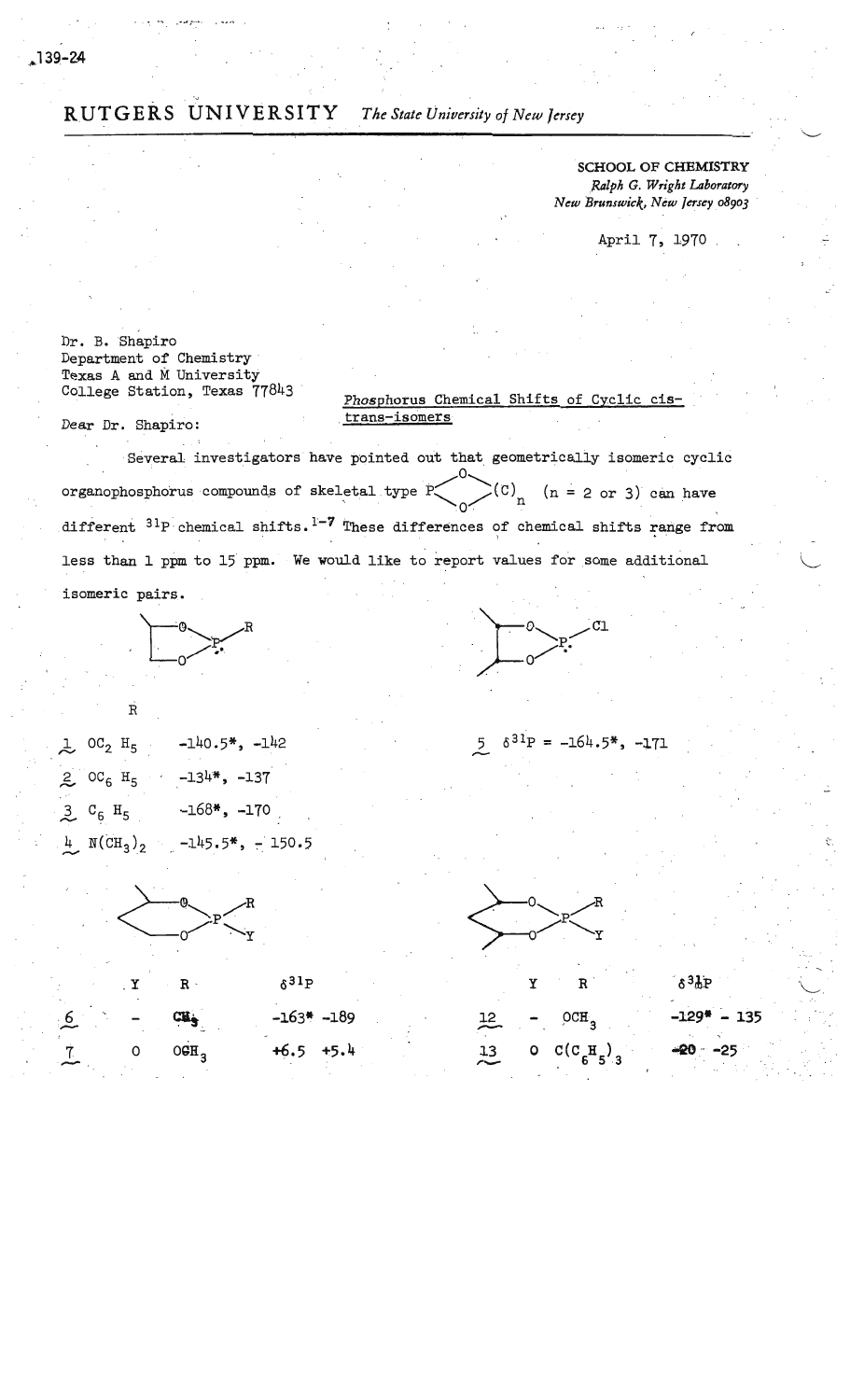-2-



Chemical shifts are relative to external  $85\%$   $H_3PO_4$  and were obtained with a Varian Model HA-100 operating at 40.5 MHz.

\*Major component of apparent equilibrium mixture

It appears that the difference in chemical shifts for the two isomers of  $6$ is exceptionally large and further work on similar systems is warranted. Interestingly, in what are believed to be equilibrium mixtures<sup>2</sup>,  $8(1-6, 12$  and  $14)$  the more stable isomer absorbs at higher field. The chemical shifts for the isomers of 11 differ considerably from those reported by Miko $1a_1c_2y_1k^5$  (-141.4 and -148.6 ppm relative to external  $80\%$   $\rm H_3PO_\mu$  ) but are similar to those for many acyclic thiophosphates  $(-40 \text{ to } -75 \text{ppm})$ <sup>9</sup> and other six-membered cyclic thiophosphates  $(-63.0 \text{ and } -64.8 \text{ppm})$ ?

## Sincerely,

## The Rutgers Phosphorus Group

|  | 1. Denney, D.B. and Jones, D.H., J. Amer. Chem. Soc., 91, 5821 (1969). |  |  |  |  |  |  |  |  |  |  |  |  |
|--|------------------------------------------------------------------------|--|--|--|--|--|--|--|--|--|--|--|--|
|--|------------------------------------------------------------------------|--|--|--|--|--|--|--|--|--|--|--|--|

- 2. Denney, D.Z., Chen, G. Y. and Denney, D.B., J. Amer. Chem. Soc., 91, 6838 (1969).
- 3. Ramirez, F., Patwardhan, A.V., Desai,N.B. and Heller, S.R., J. Amer. Chem. Soc., 87, 549 (1965).

4. Hall, L. D. and Malcolm, R.B., Chem. and Ind. (London), 92 (1968).

- 5. Mikolajczyk, M., Angew. Chem., Int. Ed., Engl.,  $8(7)$ , 511 (1969).
- 6. Mikolajczyk, M. and Schiebel, H.M., Angew. Chem., Int. Ed. Engl.,  $\underline{8}$  (7) 511 (1969).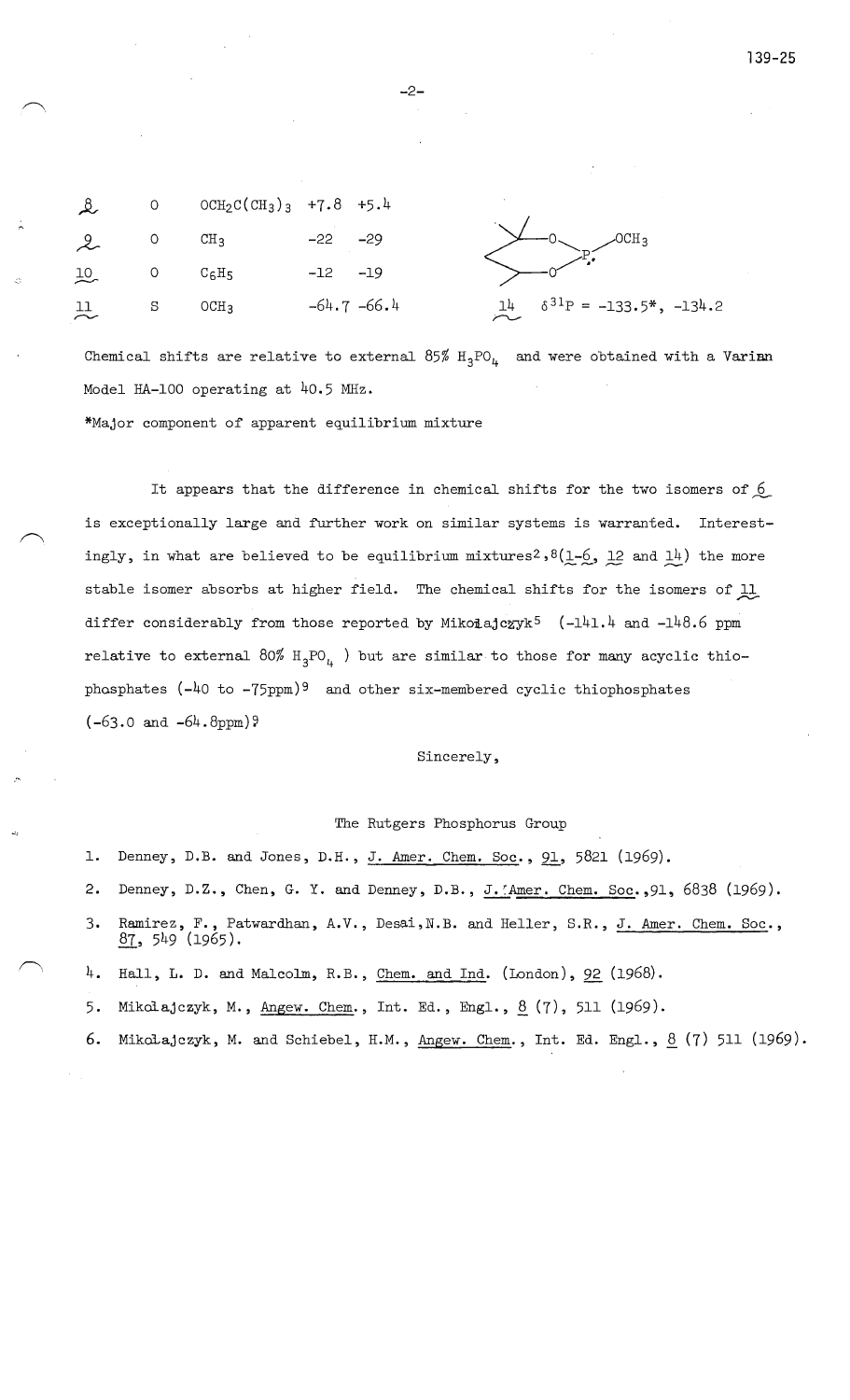- 7. Majoral, *J.P.* and Navech, *J.,* C.R. Acad. Sci, Paris, Ser. C, 268, 2117 (1969).
- 8. Denney, D.Z. and Denney, D.B.,.J. Amer. Chem. Soc., 88, 1830(1966).
- 9. Mark, V., Dungan, C.H., Crutchfield, M.M., and Van Wazer, Jr., Topics in Phosphorus Chemistry, 5, 227 (1967).

 $-3-$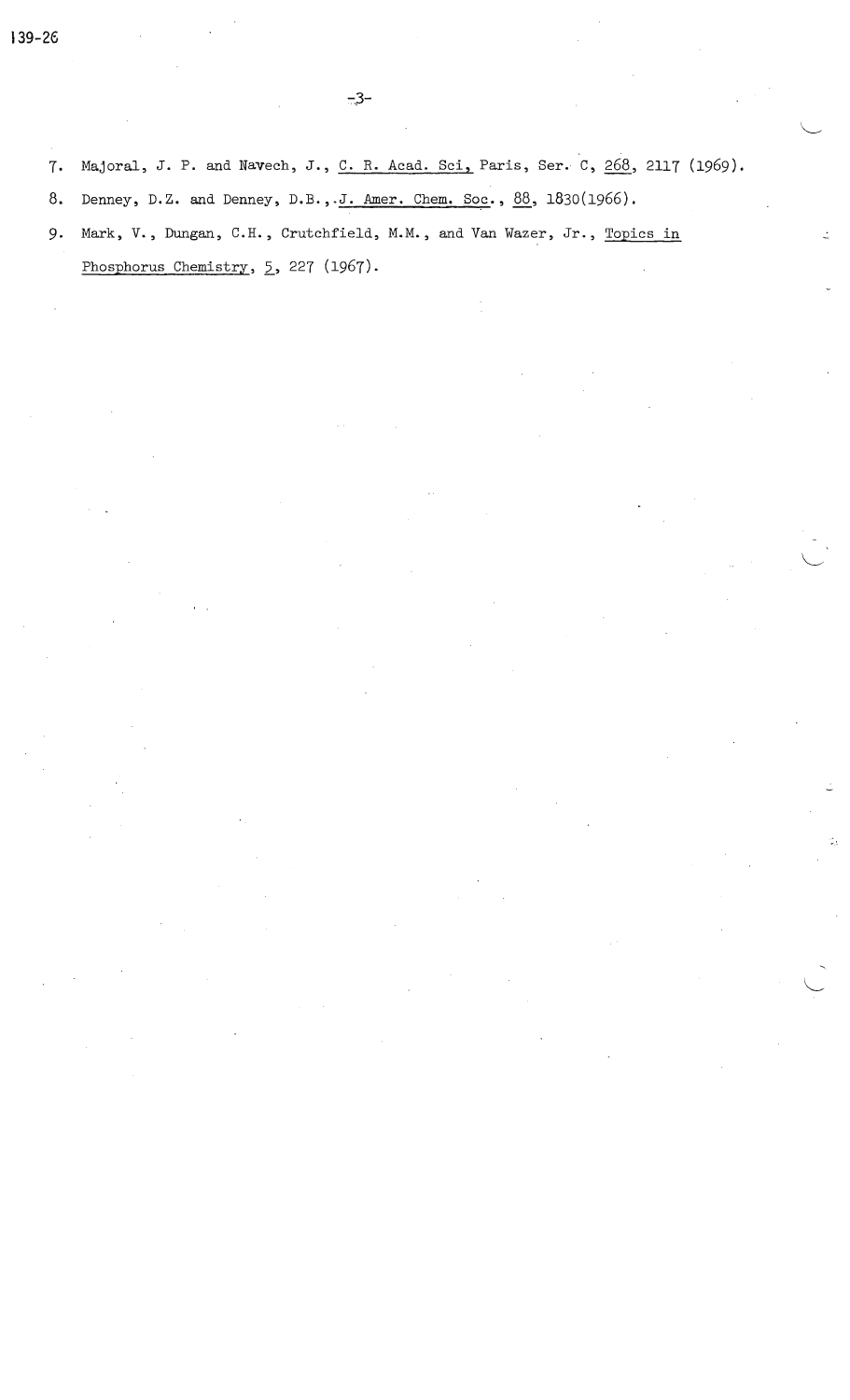

## (\ **THE UNIVERSITY OF TOLEDO**

**TOLEDO, OHIO 43606** • **AREA CODE 419** • **531-5711** 

**COLLEGE OF ARTS AND SCIENCES DEPARTMENT OF CHEMISTRY** 

April 8, 1970

Professor Bernard L. Shapiro Department of Chemistry Texas A & M University College Station, Texas 77843

Conformational Free Energies of Phosphate Substituents

Dear Barry:

Conformational free energies have been determined for a wide range of .substituents in mono-substituted cyclohexanes, but no investigation of phosphorus-containing substituents have been reported. We have recently prepared and examined the spectra of a series of  $C_6H_{11}$ -0-P and  $C_6H_{11}$ -P compounds. In the cyclohexyl phosphates,  $C_6H_{11}$ -OP(O)(OC $_6H_5$ )<sub>2</sub> (1) and  $C_6H_{11}$ -OP(O)(OCH<sub>3</sub>)<sub>2</sub> (2), methine resonances were well separated and - $\Delta G$ values of 0.54  $[OP(0)(OC_6H_5)_2]$  and 0.60 kcal/mole  $[OP(0)(OCH_5)_2]$  were obtained. The chemical shift method (cis- and trans-4-t-butylcyclohexyl phosphates as references) was employed; methine chemical shifts were determined with the aid of  ${}^{31}p$  double resonance and ring deuteration. . Applications of the peak area method have thus far proved to be unsuccessful; the methine resonances of 1 and 2 show only viscosity broadening at  $-50^\circ$ . The  $\Delta G$  values are unremarkable, falling in the ranges observed for other -OR substituents, e.g. -OCOCH<sub>3</sub> (0.70), -OSO<sub>2</sub>CH<sub>3</sub> (0.56).

Studies of cyclohexanes possessing phosphorus substituents directly bonded to the ring are in progress, but, to date, the chemical shift approach has been unsuccessful. The deshielding effects of substituents such as  $-P(0)(OCH<sub>3</sub>)<sub>2</sub>$ ,  $-P(C<sub>6</sub>H<sub>5</sub>)<sub>2</sub>$  and  $-P(0)(C<sub>6</sub>H<sub>5</sub>)<sub>2</sub>$  are too weak to lead to clear separation of the methine resonance from the ring proton envelope. The chemical shift approach may be applicable to  $-P (CH_3) (C_6H_5)_2$ .

Best regards,<br>*Claibourne* E.

Claibourne E. Griffin

CEG:mr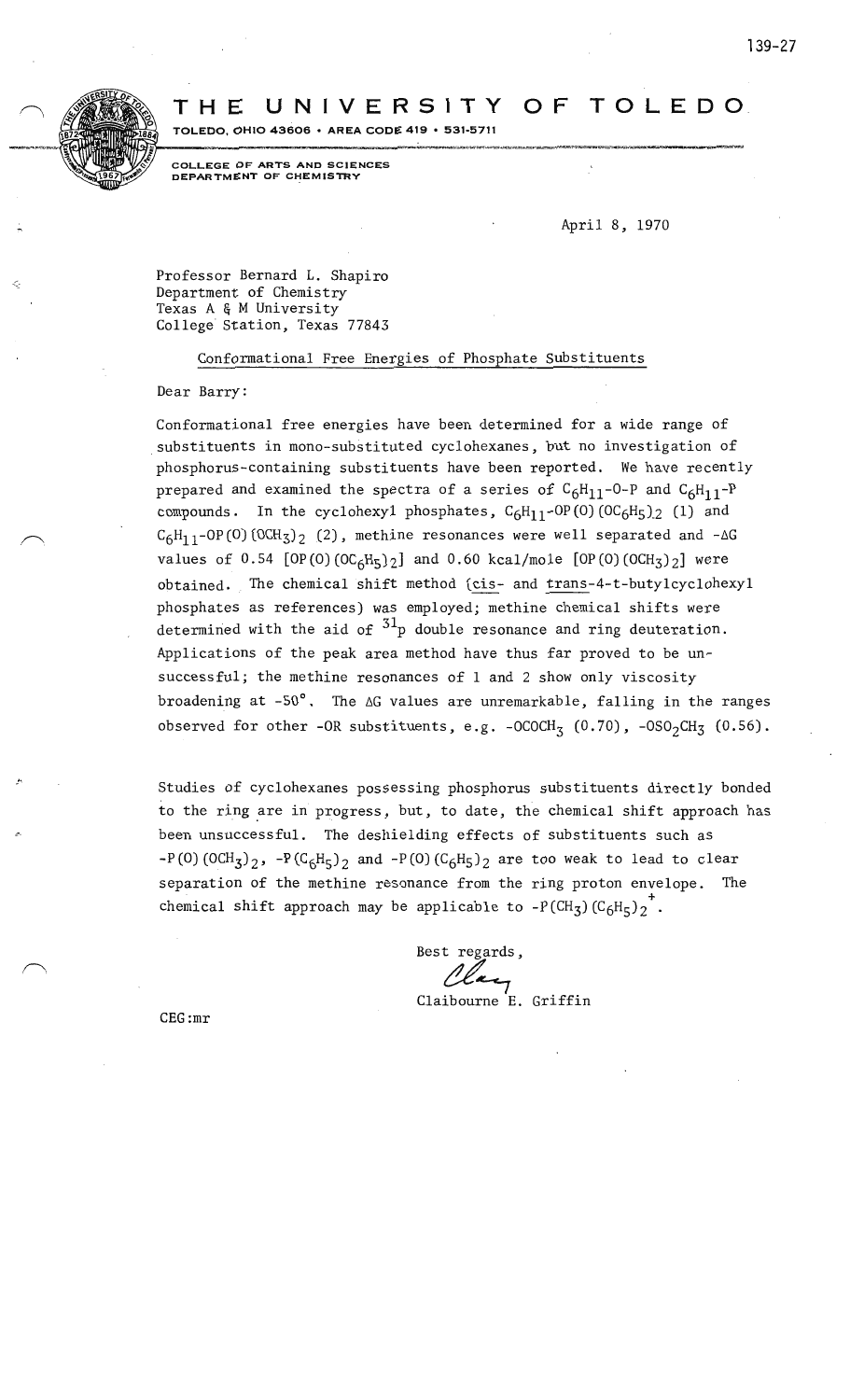

DEPARTMENT OF HEALTH, EDUCATION, AND WELFARE PUBLIC HEALTH SERVICE NATIONAL INSTITUTES OF HEALTH BETHESDA, MARYLAND 20014 April 9, 1970

Dr. B. Shapiro Department of Chemistry Texas A & M University College Station, Texas 77843

Title: Computer-Assisted Analysis of 220 MHz PMR Data of Protein Imidazole Resonances.

Dear Barry:

We have been engaged in detailed computer-assisted PMR studies at 220 MHz of the downfield region of several small proteins. Principally we are interested in the imidazole C2-H resonances in this region. Because of the low signal strengths (even after extensive time-averaging) the crossing Of peaks when the pH is changed, and the presence of other resonances in this region of the spectrum, ambiguities occur which may make identification of these resonances equivocal.

The time-averaged spectra have been fitted to Lorentzian curves with a least squares program (MODELAIDE) (1) using an IBM 360/50 computer and an on-line IBM 2250 display. This allows determination of peak areas, widths and chemical shifts where there is overlap. The values of chemical shift as a function of pH have also been fitted to the theoretical relationship, a rearrangement of the well-known Henderson-Hasselbach equation  $(2)$ . This allows a more objective analysis of the data, including the precise determination of pK values and of continuity where the titration curves cross.

Examples of the results of curve-fitting of data obtained for Staphylococcal nuclease (Nase) are shown in the accompanying figures. This is an interesting case because of the previous interpretation of data at 100 MHz to indicate a slow, local conformational equilibrium involving one of the imidazole groups<sup>(3)</sup>. This interpretation required (i) that two peaks have partial proton areas and sum to unity relative to the other discrete C2-H resonances, and (ii) that the titration curves of these peaks be related by the exchange phenomenon, with neither being described by a single Henderson-Hasselbach relationship. We believe, however, that the higher resolution at 220 MHz, together with the computer-assisted analysis of the data, has yielded a more complete understanding of this region of the PMR spectrum, which makes the conformational equilibrium hypothesis for Nase unlikely.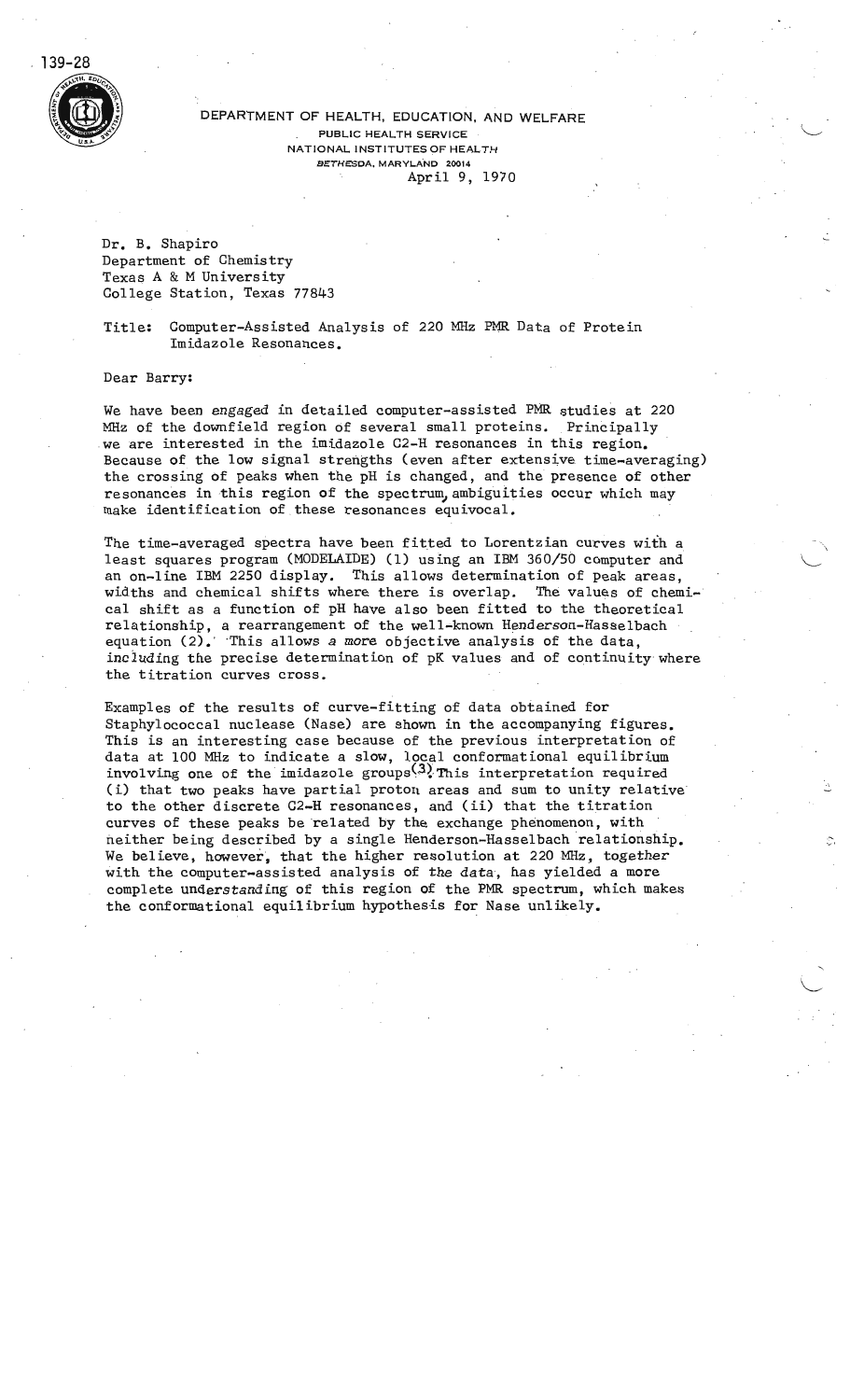page 2 - Barry - April 9, 1970

This work is being prepared for publication (4).

Best regards,

Jack Cohen Physical Sciences Laboratory Division of Computer Research and Technology

- 1. R.I. Shrager, Computer Graphics (SIGGRAPH-ACM) No. 3, p. 17 (1969) J. Assoc. Comp. Mach., in press.
- 2. Edsall, J.T., and Wyman, J., 'Biophysical Chemistry', Vol. I, Chapter 8 (AP, N.Y., 1958).
- 3. J.L. Markley, M. Williams, and O. Jardetzky, Proc. Natl. Acad. Sci., 65, 645 (1970).
- 4. J:S. Cohen, A.N. Schechter, R.I. Shrager and M. McNeel, in preparation.
- Fig.  $1 A$  220 MHz spectrum of S. nuclease in 0.1 M NaCl D<sub>2</sub>O at pH 5,11 fitted with Lorentzian curves. This is a CALCOMP plot;  $0 =$  observed,  $* =$  calculated,  $-$ ------- = components. The base-line is a large Lorentzian peak upfield from these resonances.
- Fig. 2 Titration curves of the imidazole C2-H resonances of nuclease in 0,3 M NaCl - D20. Circles are observed points; triangles are calculated points for the best fit to the theoretical equation. The lines connect the calculated points (Fig. traced from CALCOMP plots).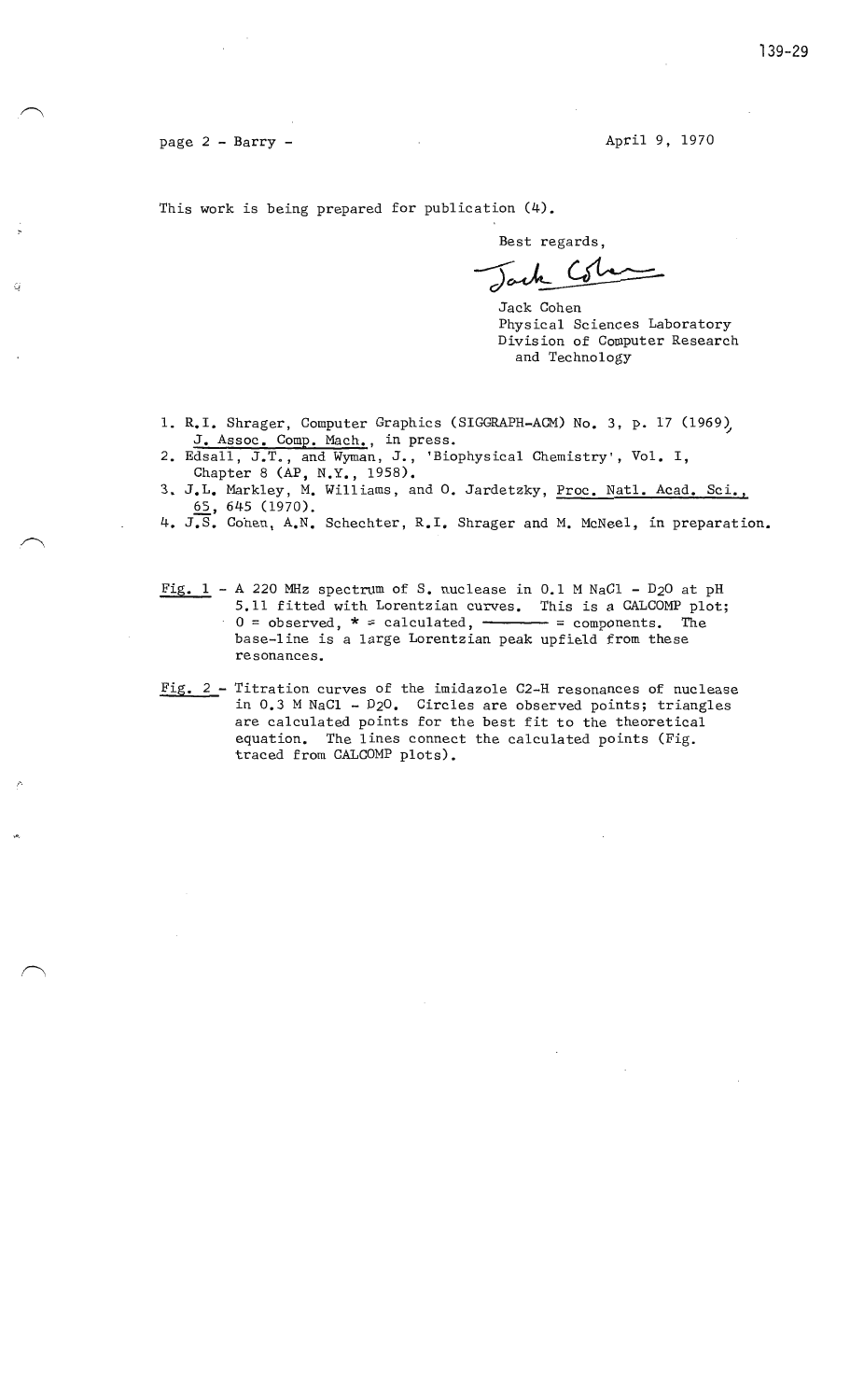

FIGURE 1

 $\bigcap$ 

χÝ

139-30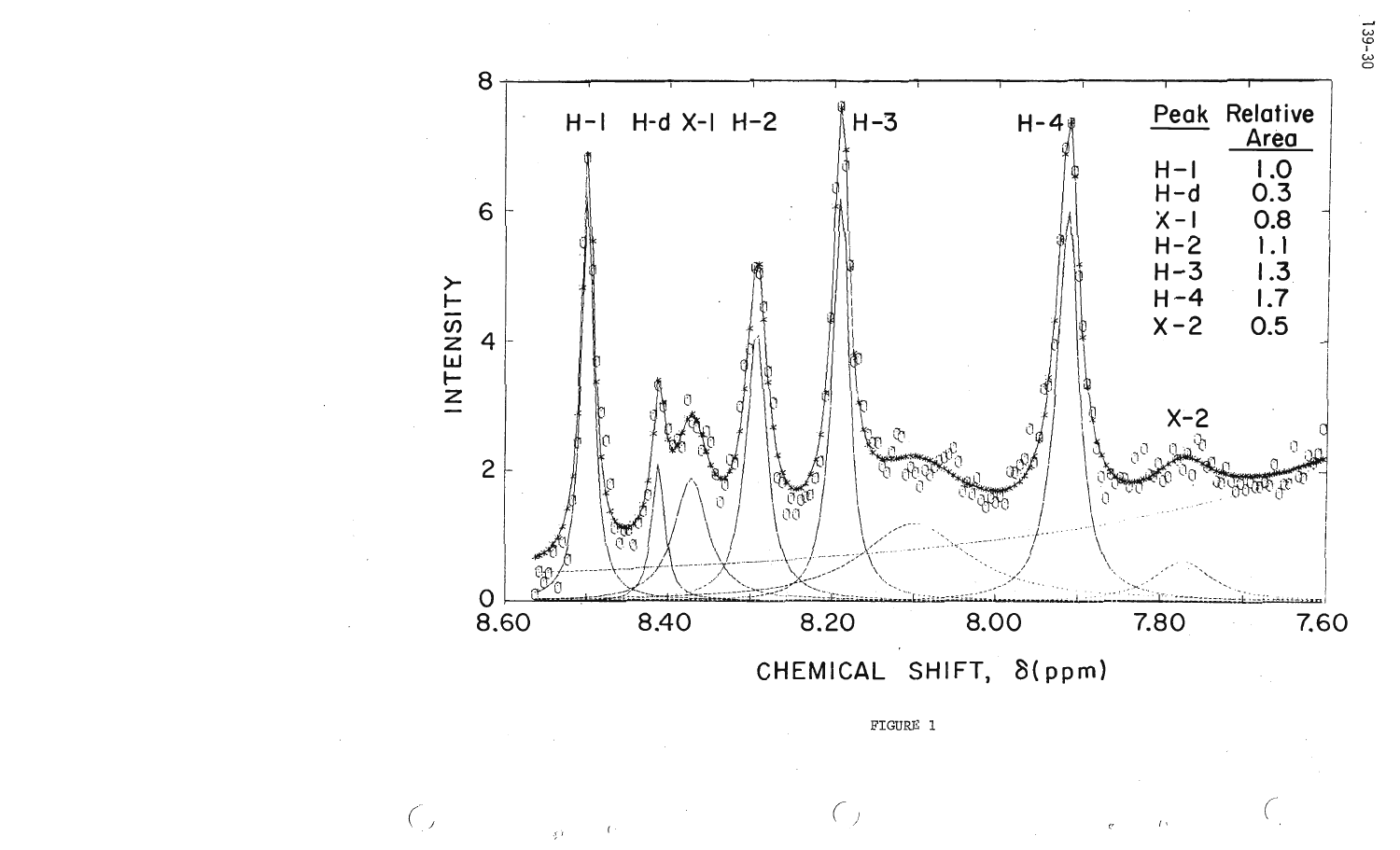

 $\ell\vec{x}$ 

 $\bar{\mathcal{O}}(j)$  .

 $\beta$ 

 $\epsilon_{\rm p}$ 

FIGURE 2

139-31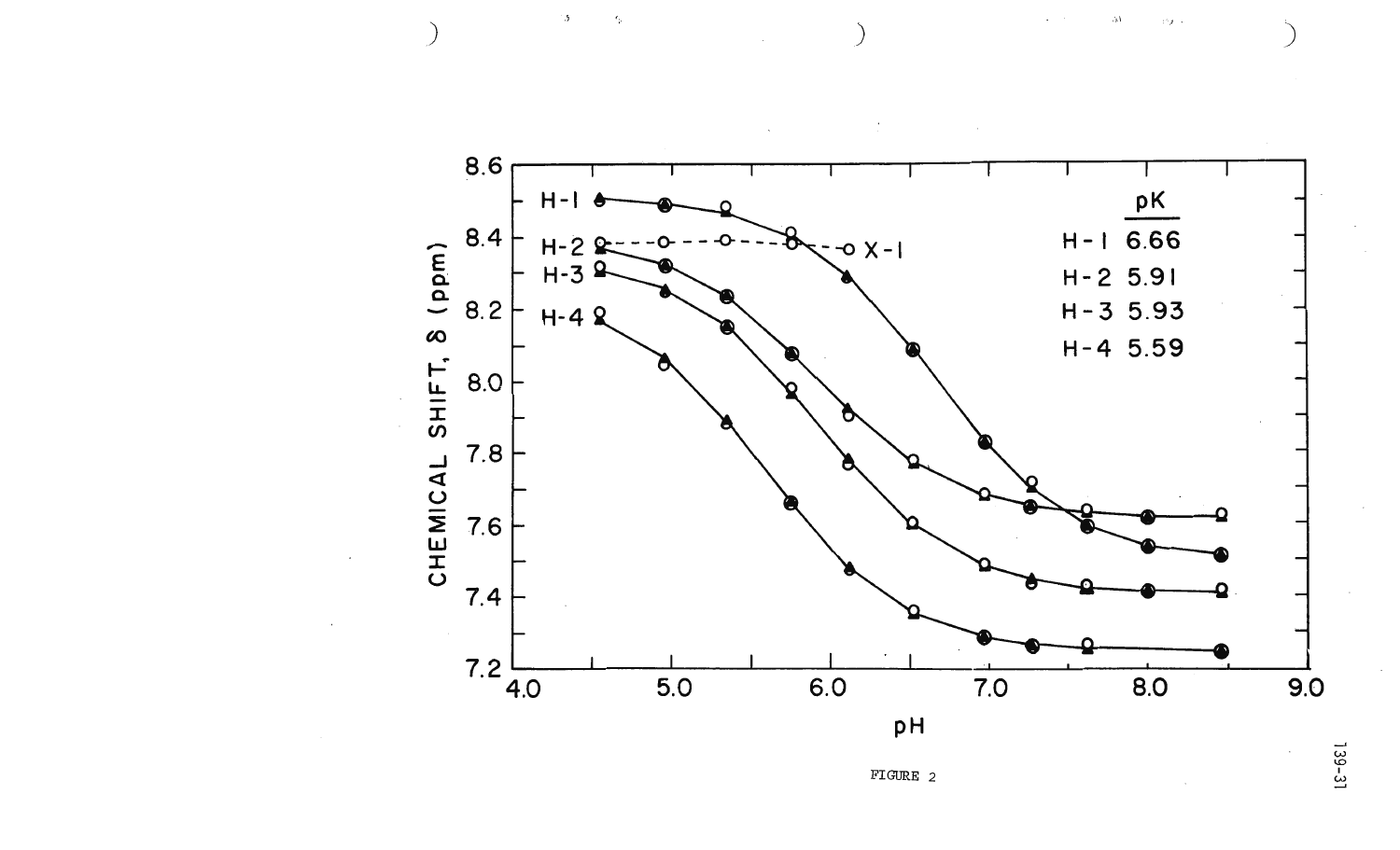$\mathcal{L}^{\pm}$  $\ddot{\phi}$  $\mathcal{L}_{\text{max}}$  and  $\mathcal{L}_{\text{max}}$ 

 $\label{eq:2.1} \frac{1}{\sqrt{2\pi}}\left(\frac{1}{\sqrt{2\pi}}\right)^{1/2}\left(\frac{1}{\sqrt{2\pi}}\right)^{1/2}\left(\frac{1}{\sqrt{2\pi}}\right)^{1/2}\left(\frac{1}{\sqrt{2\pi}}\right)^{1/2}\left(\frac{1}{\sqrt{2\pi}}\right)^{1/2}\left(\frac{1}{\sqrt{2\pi}}\right)^{1/2}\left(\frac{1}{\sqrt{2\pi}}\right)^{1/2}\left(\frac{1}{\sqrt{2\pi}}\right)^{1/2}\left(\frac{1}{\sqrt{2\pi}}\right)^{1/2}\left(\frac{1}{\sqrt{$  $\mathcal{L}^{\text{max}}_{\text{max}}$  and  $\mathcal{L}^{\text{max}}_{\text{max}}$ 

 $\ddot{\cdot}$ 

 $\ddot{\phantom{0}}$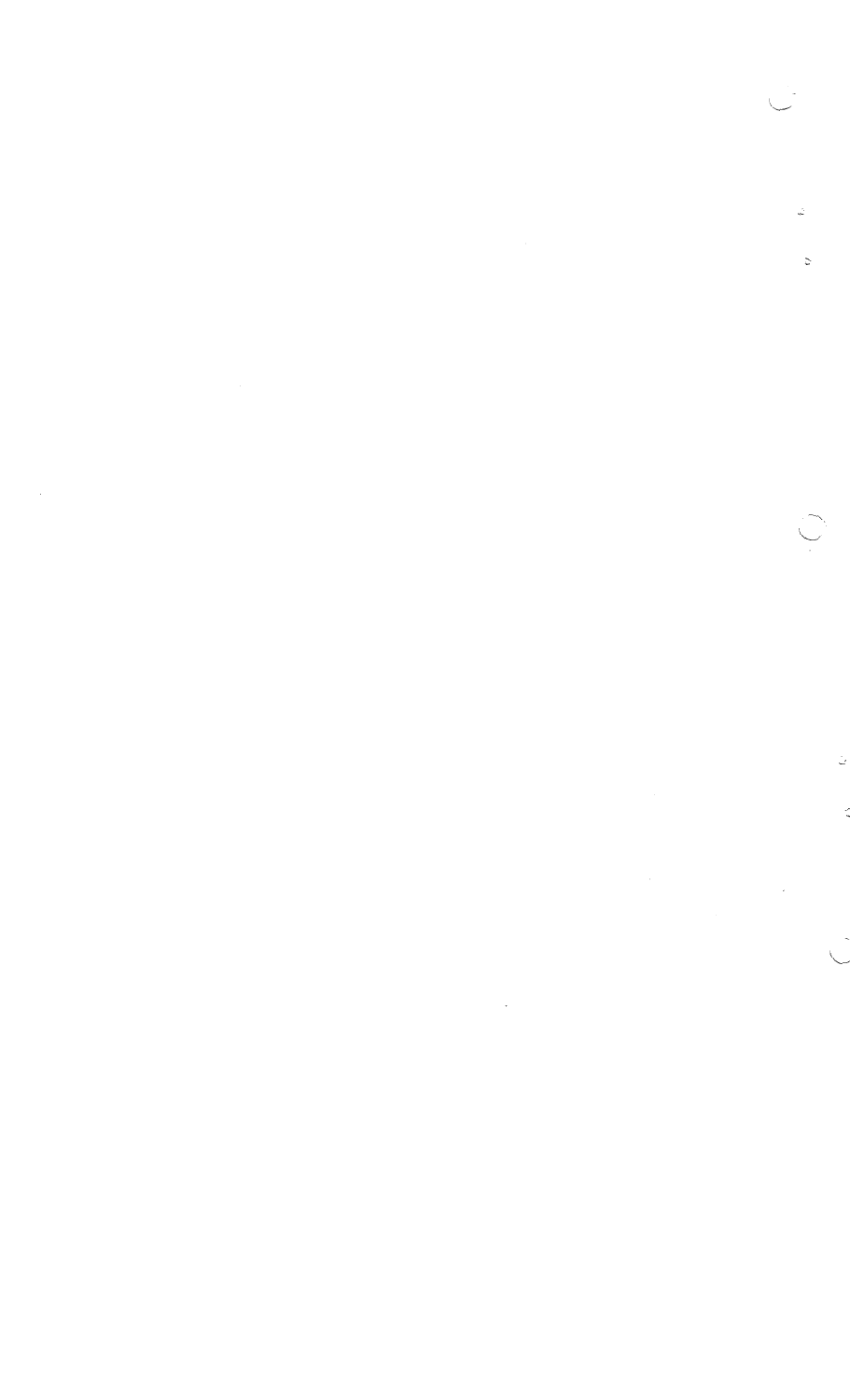## Author Index - TAMU NMR Newsletter No. 139

| Breman, G.         | 4              | Jacquier, R.         | 14             |
|--------------------|----------------|----------------------|----------------|
| Cohen, J.          | 28             | Koopmans, G.         | 16             |
| Cremer, D.         | 22             | de Kowalewski, D. G. |                |
| Denney, $D. Z.$    | 24             | Kowalewski, V. J.    |                |
| van Deursen, F. W. | $\overline{4}$ | MacLean, C.          | 16             |
| Elguero, J.        | 14             | Maddux, A.           | 12             |
| Gerritsen, J.      | 16             | Müllen, K.           | 22             |
| Griffin, C. E.     | 27             | Newmark, R. A.       | $\overline{2}$ |
| Günther, H.        | 22             | Poulter, C. D.       | 6              |
| Happe, J.          | 12             | Schaefer, T.         | 8              |
| Harris, R. K.      | 11             | Sykes, B. D.         | 23             |
| Holder, B.         | 12             | Van Geet, A. L.      | 20             |
|                    |                | Ward, R.             | 12             |